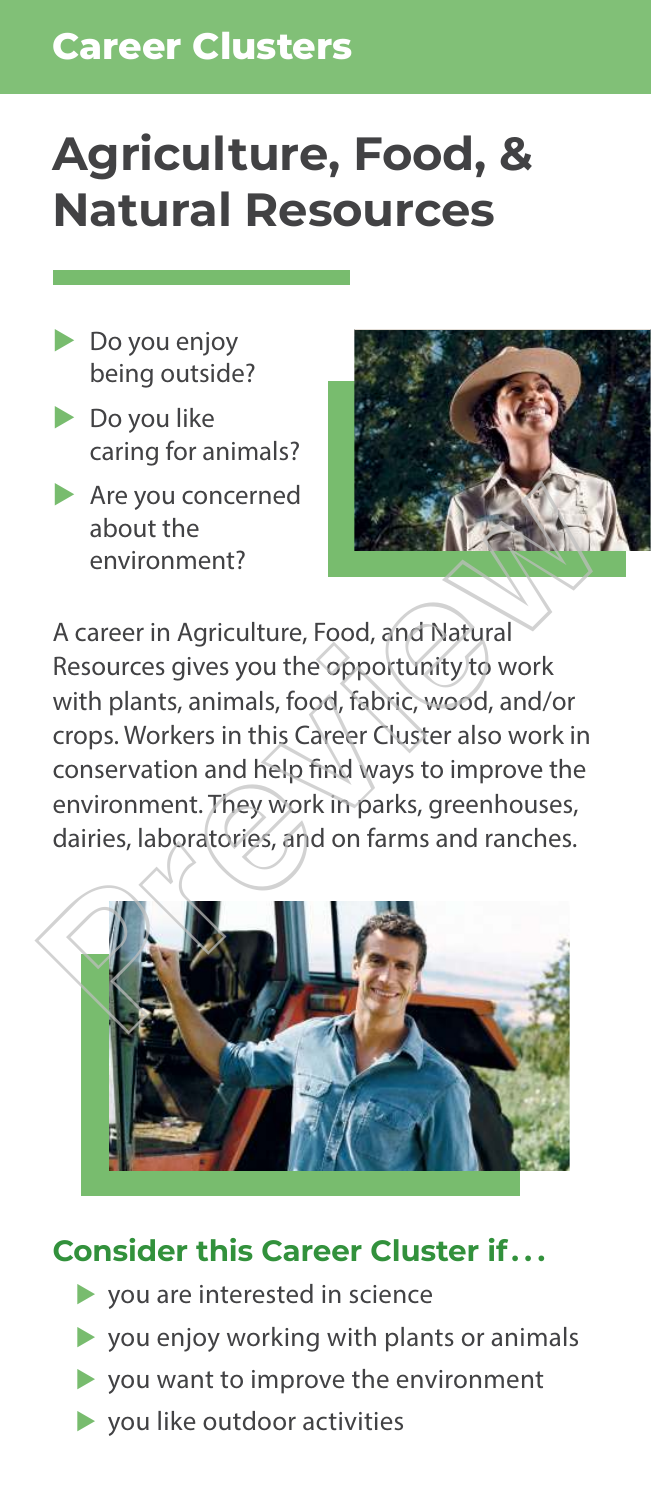

Animal Caretaker Agricultural Engineer Biochemist Biological Technician Commercial Fisher Environmental Engineer Farm and Ranch Worker Food Scientist Forester

Geoscientist Groundskeeper Landscaper Nursery Worker Pest Control Soil Scientist Veterinarian Veterinary Assistant Zoologist

# **Related College Majors**

Agricultural Business Agricultural Engineering Animal Sciences Biology Botany Earth Sciences Food Sciences Farm and Ranch Worker<br>
Food Scientist<br>
Forester<br>
Preview Toologist<br>
Preview Toologist<br>
Preview Toologist<br>
Agricultural Business<br>
Agricultural Engineering<br>
Agricultural Engineering<br>
Agricultural Engineering<br>
Agricultural En

Forestry Geology Marine Science Nutrition Science Parks Management Plant Sciences Zoology

#### **To see if this is a Career Cluster you might enjoy, consider these activities:**

- $\blacktriangleright$  Volunteer at an animal shelter
- **Grow vegetables or flowers**
- ▶ Become a member of Future Farmers of America (FFA) or 4-H
- ▶ Get a part-time job or volunteer at a farm, ranch, or greenhouse

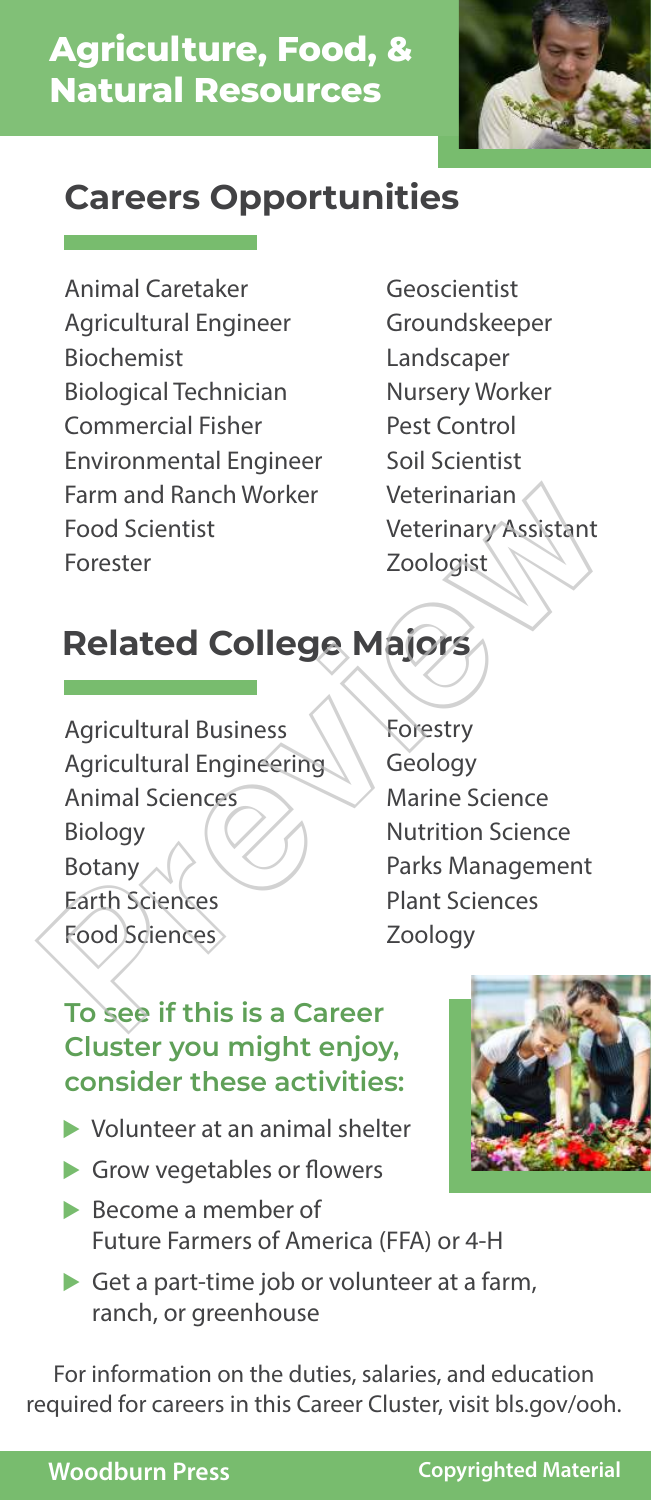# **Architecture & Construction**

- $\triangleright$  Do you like working with your hands?
- $\triangleright$  Do you enjoy making plans and drawings?
- $\triangleright$  Do you like figuring out how things work?



A career in Architecture and Construction gives you the opportunity to design, build, and maintain structures (e.g., houses, buildings, highways, bridges). This Career Cluster includes architects, engineers, and those who work in the skilled trades (e.g., carpentry, masonry, plumbing). Do you like<br>figuring out how<br>things work?<br>A career in Architecture and Construction gives<br>you the opportunity to design, build, and main-<br>tain structures (e.g., houses, buildings, highways,<br>bridges). This Career Cluster in



- **you enjoy working with tools**
- **v** you prefer physical activity
- **you like building things**
- <sup>u</sup>you enjoy math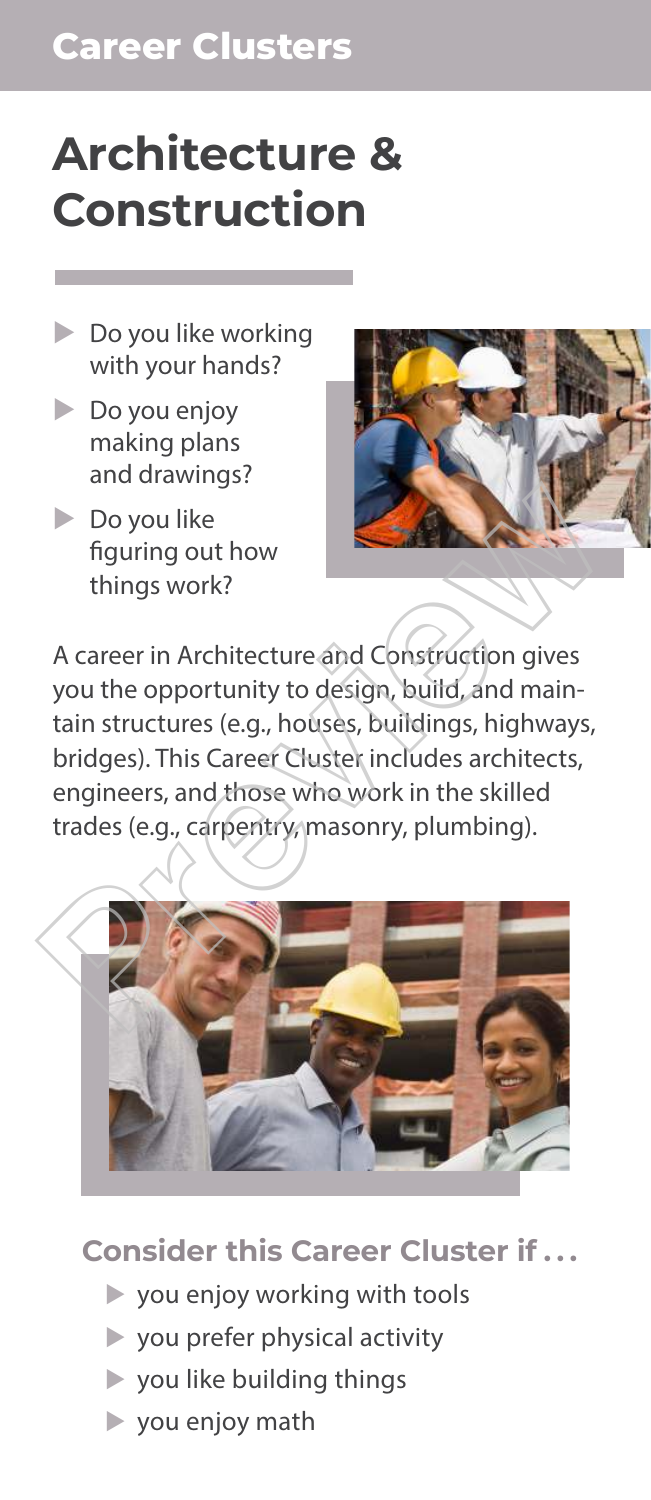

**Architect** Brickmason Carpenter Civil Engineer Construction Manager Construction Worker Cost Estimator Electrician

HVAC Mechanic Landscape Architect Mechanical Drafter Plumber Roofer Solar Panel Installer Surveyor Wind Turbine Technician

# **Related College Majors**

Architectural Engineering Architecture Building Management Cartography Civil Engineering Construction Management Drafting Cost Estimator<br>
Electrician Wind Turbine Technician<br> **Related College Majors**<br>
Architectural Engineering<br>
Architecture<br>
Building Management<br>
Construction Management Masonry<br>
Construction Management Masonry<br>
Drafting Urban

Environmental Design Industrial Engineering Landscape Architecture Masonry Urban Planning

**To see if this is a Career Cluster you might enjoy, consider these activities:**

- $\triangleright$  Join the Math Club
- **E** Build models
- ▶ Get a part-time or summer job at a hardware or home improvement store
- ▶ Do repair or home improvement projects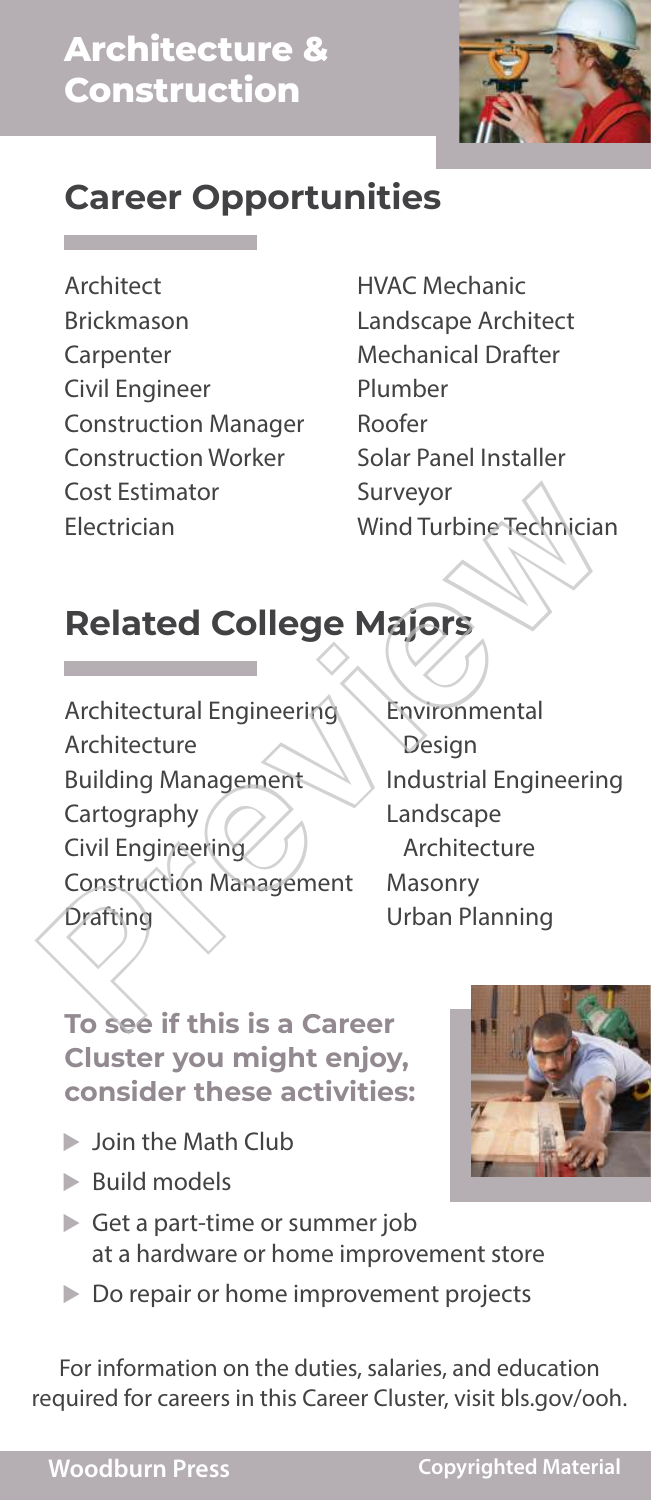# **Arts, A/V Technology & Communications**

- $\blacktriangleright$  Are you artistic or creative?
- $\blacktriangleright$  Do you like working with technology?
- $\triangleright$  Do you have good communication skills?



A career in Arts, Audio/Video Technology, and Communications gives you the opportunity to create visual art, performance art, or original writing—or to manage and maintain complex computer software and equipment. Workers in this Career Cluster often work at a film studio, television studio, or design firm. Do you have good<br>
communication<br>
skills?<br>
A career in Arts, Audio/Video Technology, and<br>
Communications gives you the opportunity to<br>
create visual art, performance art, or original<br>
writing—or to manage and maintain compl



- **you enjoy being in front of an audience**
- **you have artistic or musical talent**
- **you like using technology and gaming**
- **you want to create or perform**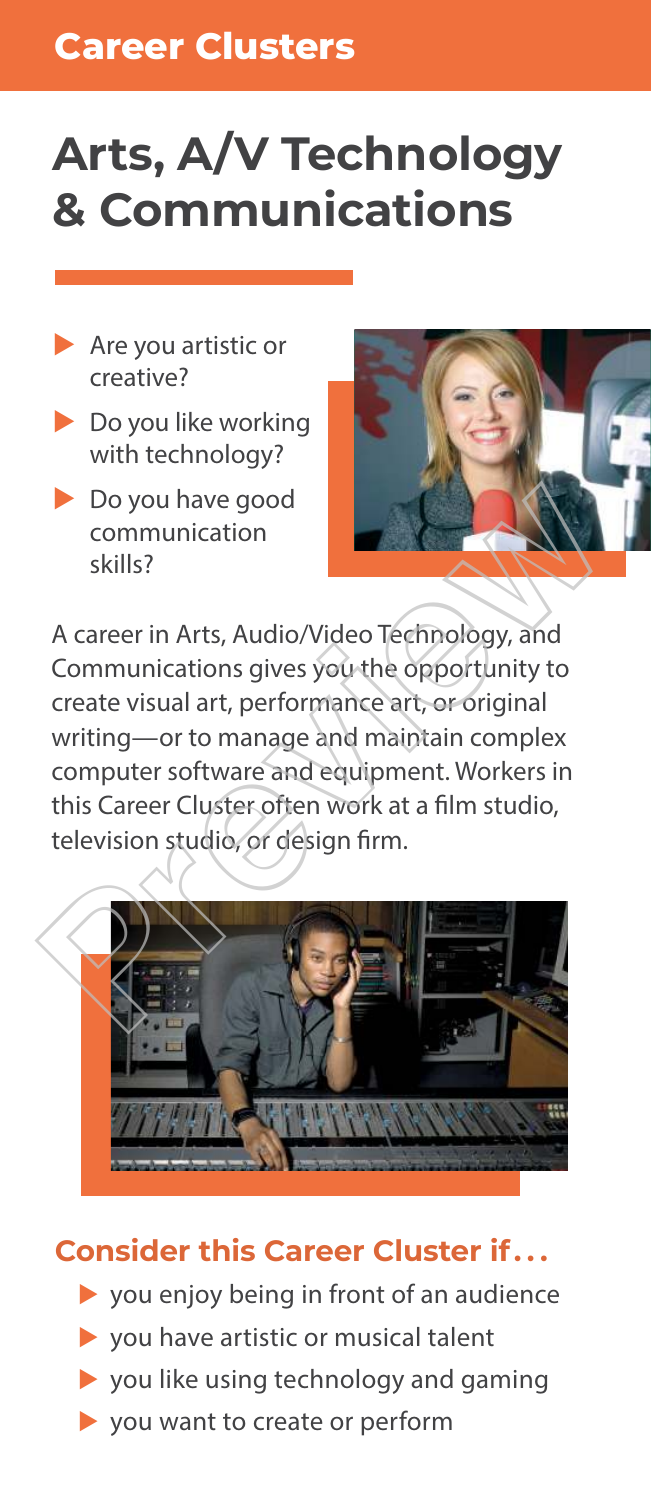

#### Actor

Artist Camera Operator Choreographer Commercial Designer Dancer Desktop Publisher Fashion Designer

Film and Video Editor Graphic Designer Interior Designer Journalist Photographer Reporter Sound Technician Writer/Author

# **Related College Majors**

Art Communication Dance Design and Applied Arts English **Film Production** Desktop Publisher<br>
Fashion Designer<br>
Fashion Designer<br>
Mitter/Author<br>
Writer/Author<br>
Writer/Author<br>
Writer/Author<br>
Writer/Author<br>
Majors<br>
Art<br>
Communication<br>
Dance<br>
Design and Applied Arts<br>
Journalism<br>
English<br>
Music<br>
Phot

Fine and Studio Arts Graphic Design Interior Design Journalism Music Photography

#### **To see if this is a Career Cluster you might enjoy, consider these activities:**

- $\blacktriangleright$  Join the band or choir
- ▶ Work on the school newspaper or yearbook
- **Take art or photography classes**
- **D** Join the speech or debate team
- Act in school plays or join the stage crew

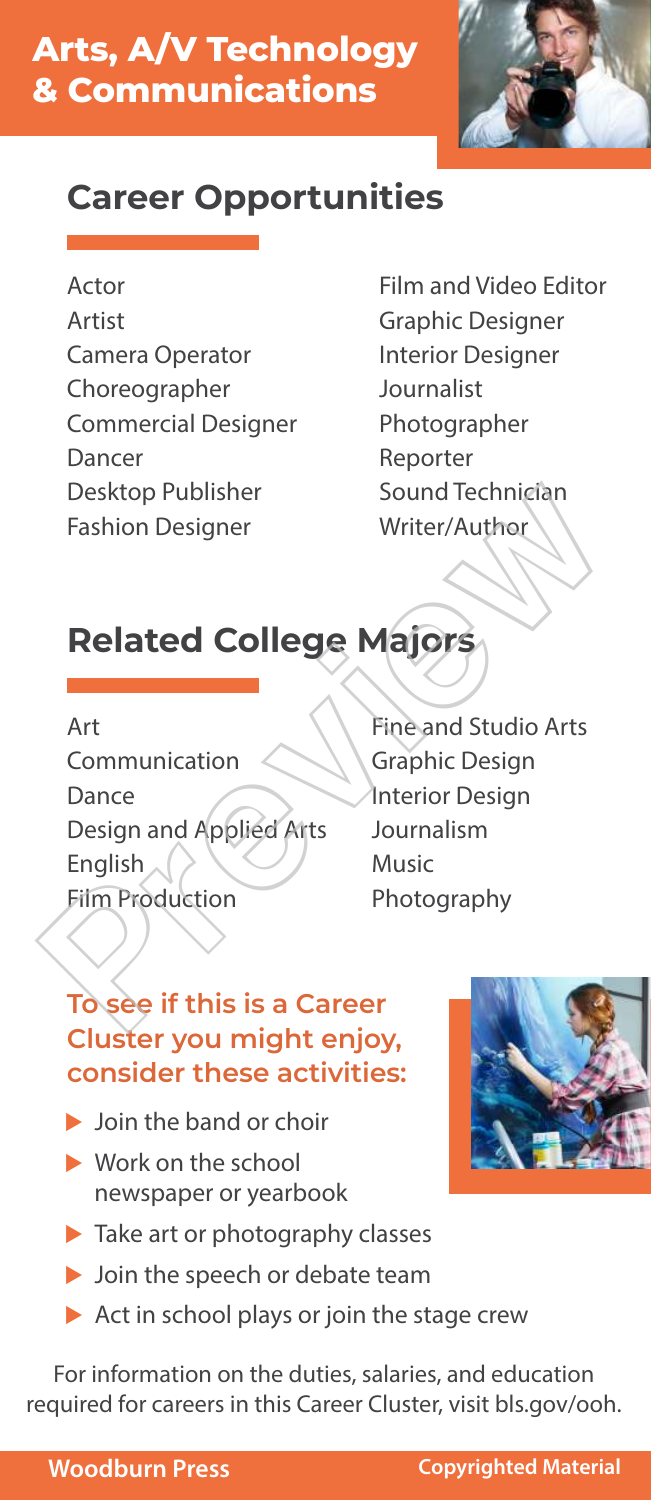# **Business, Management & Administration**

- $\triangleright$  Do you enjoy working as part of a team?
- $\blacktriangleright$  Are you a leader?
- $\blacktriangleright$  Are you interested in starting your own business?



A career in Business, Management, and Administration gives you the opportunity to organize, plan, and manage business operations. Workers in this Career Cluster often work with computers, information, data, and numbers. They may train and/or manage employees, or own their own business. Are you interested<br>
in starting your<br>
own business?<br>
A career in Business, Management, and Administration gives you the opportunity to organize,<br>
plan, and manage business operations. Workers<br>
in this Career Cluster often



- **you have strong organizational skills**
- vou are good with numbers and computers
- **v** you enjoy working with people
- **you like to plan things**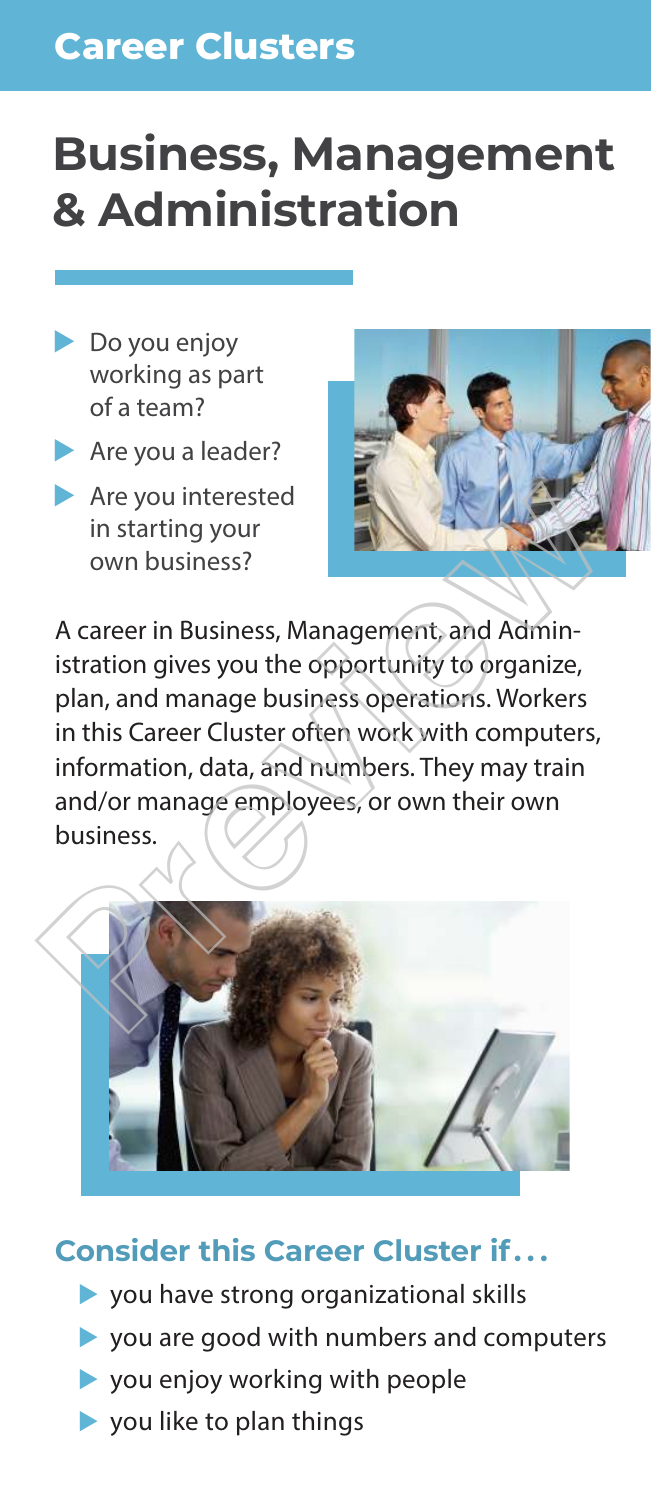

Accountant Administrative Assistant Advertising Manager Bookkeeper Business Manager Computer Systems Analyst Entrepreneur Financial Analyst

Human Resources Manager Information Systems Manager Marketing Manager Public Relations Specialist Retail Salesperson

# **Related College Majors**

Accounting Business Administration Computer Systems Analysis Computer and Information Systems Economics Entrepreneurship Fashion Merchandising Entrepreneur<br>
Financial Analyst<br>
Related College Majors<br>
Accounting<br>
Business Administration<br>
Business Administration<br>
Economics<br>
Computer and<br>
Information Systems<br>
Economics<br>
Economics<br>
Experience:<br>
Management Information

Finance Human Resources Management International Business Legal Support Services Management Infor mation Systems Marketing

#### **To see if this is a Career Cluster you might enjoy, consider these activities:**

- **Loin Junior Achievement**
- **I** Join the student council
- <sup>u</sup>Do volunteer work
- $\blacktriangleright$  Help plan an event or fundraiser
- **•** Seek leadership positions in clubs and activities



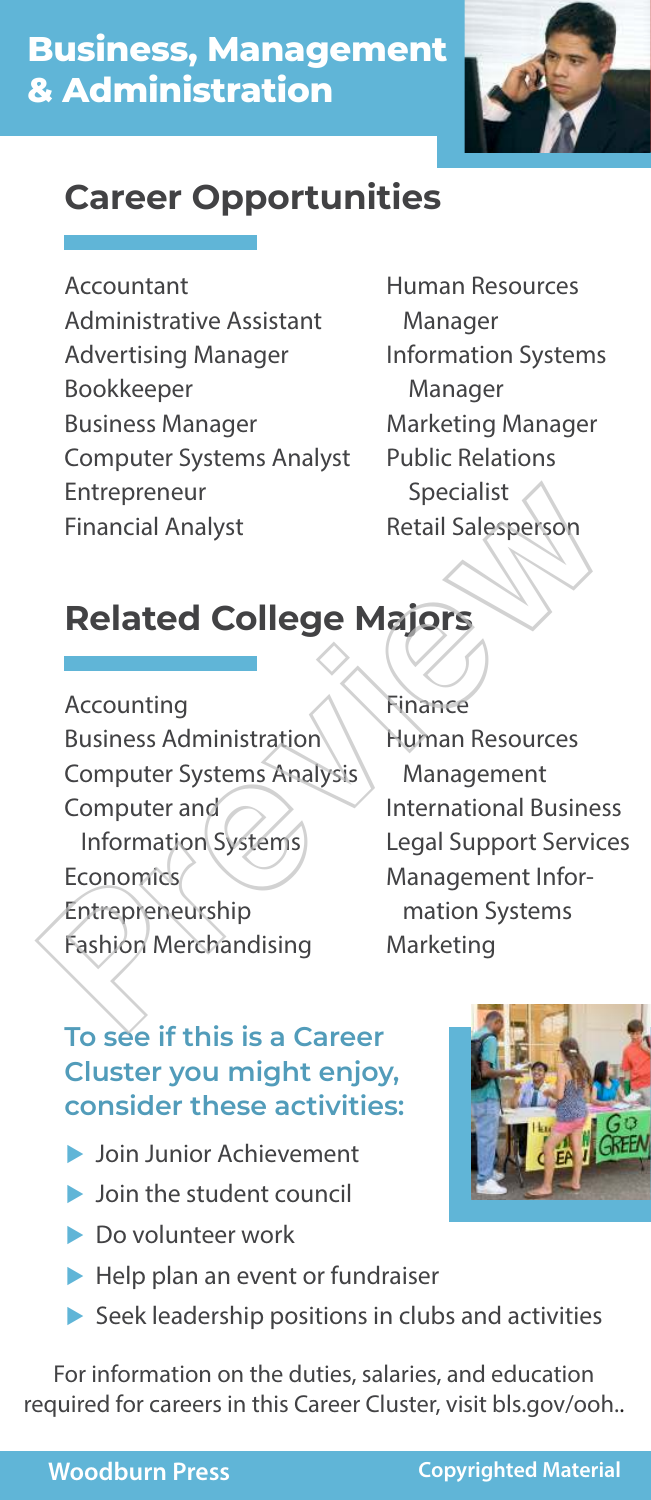# **Education & Training**

- **Do you enjoy** helping others?
- **Do you like showing** others how to do something?
- **Do you enjoy** public speaking?



A career in Education and Training gives you the opportunity to teach, guide, and train people of all ages. Workers in this Career Cluster may work in a classroom, school counseling office, library, or administrative office. They may also work in businesses and corporations training employees. something?<br>
Do you enjoy<br>
public speaking?<br>
A career in Education and Training gives you the<br>
opportunity to teach, guide, and train people of<br>
all ages. Workers in this Career Cluster may work<br>
in a classroom, school coun



- **you are patient, friendly, and outgoing**
- **you like working with children or teenagers**
- **you have good public speaking skills**
- $\blacktriangleright$  you are good at explaining things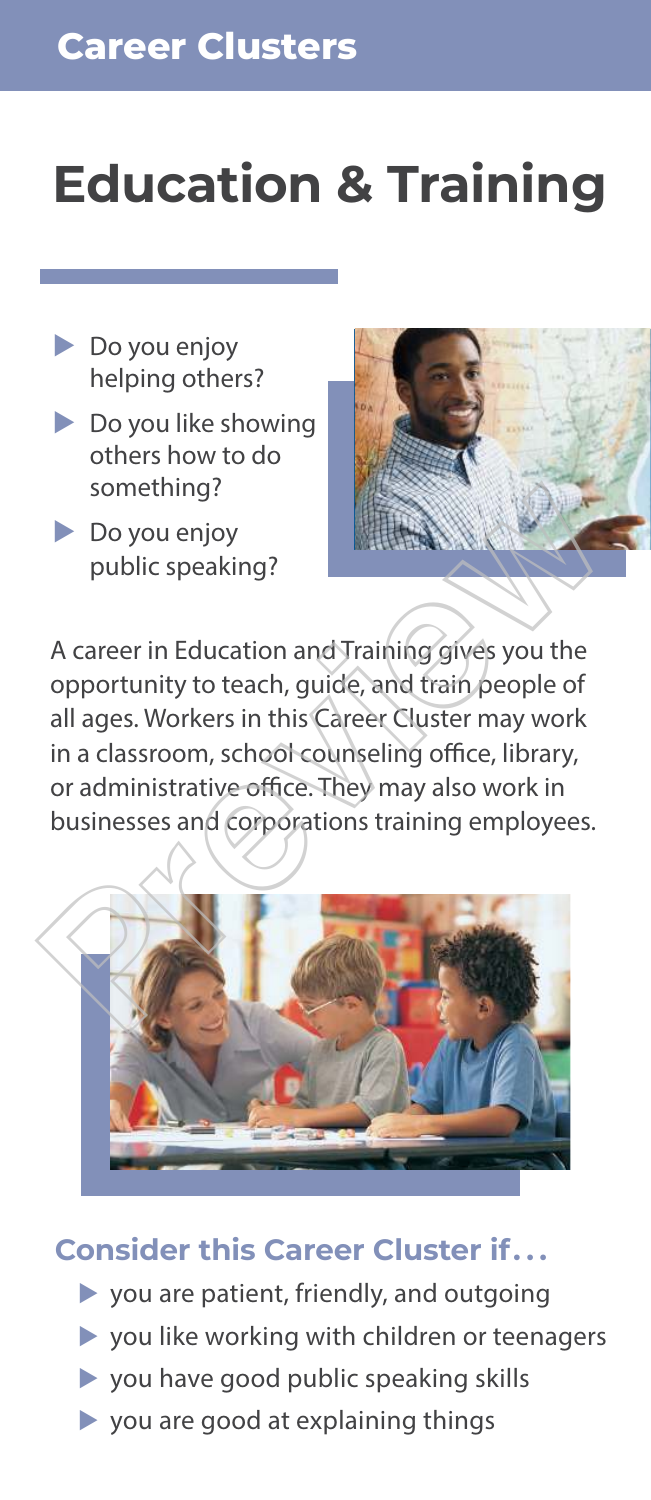

Adult Literacy Teacher Athletic Trainer Child Care Worker Coach College Professor Corporate Trainer Education Administrator Elementary School Teacher

High School Teacher Librarian Middle School Teacher Preschool Teacher School Counselor Special Education Teacher Teacher Assistant

# **Related College Majors**

American Sign Language Behavioral Sciences Child Development Curriculum and Instruction Early Childhood Education Educational Administration Elementary Education Education Administrator Teacher<br>
Elementary School Teacher Teacher Assistant<br> **Related College Majors**<br>
American Sign Language Middle Childhood<br>
Behavioral Sciences<br>
Child Development<br>
Child Development<br>
Child Development<br>

Middle Childhood Education Secondary Education Social Work Special Education Teaching English as a Second Language

#### **To see if this is a Career Cluster you might enjoy, consider these activities:**

- $\blacktriangleright$  Help coach a sports team
- $\blacktriangleright$  Volunteer as a tutor
- ▶ Join Future Teachers of America (FTA)
- <sup>u</sup>Work as a library aide or teacher's assistant
- <sup>u</sup>Volunteer for Big Brothers/Big Sisters

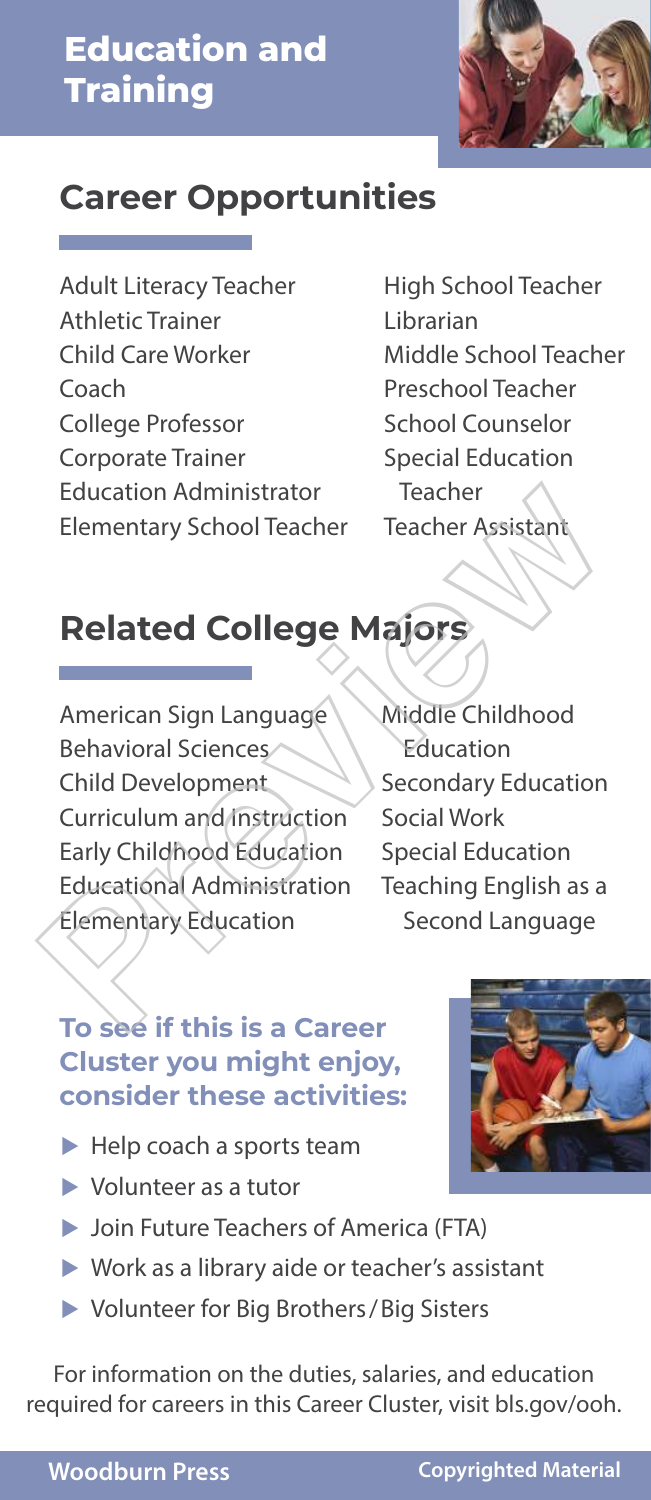# **Finance**

- $\triangleright$  Do you like working with numbers?
- $\blacktriangleright$  Are you good with money?
- $\blacktriangleright$  Are you interested in business?



A career in Finance gives you the opportunity to manage money, and help others manage their money. Workers in this Career Cluster might keep track of an organization's money, maintain financial records, or give financial advice to others. They often work in corporations, banks, and insurance companies. A career in Finance gives you the opportunity to<br>
A career in Finance gives you the opportunity to<br>
manage money, and help others manage their<br>
money. Workers in this Career Cluster might<br>
keep track of an organization's m



- vou have strong math skills
- <sup>u</sup>you are organized and detail-oriented
- <sup>u</sup>you have an interest in the stock market
- $\triangleright$  you are interested in financial matters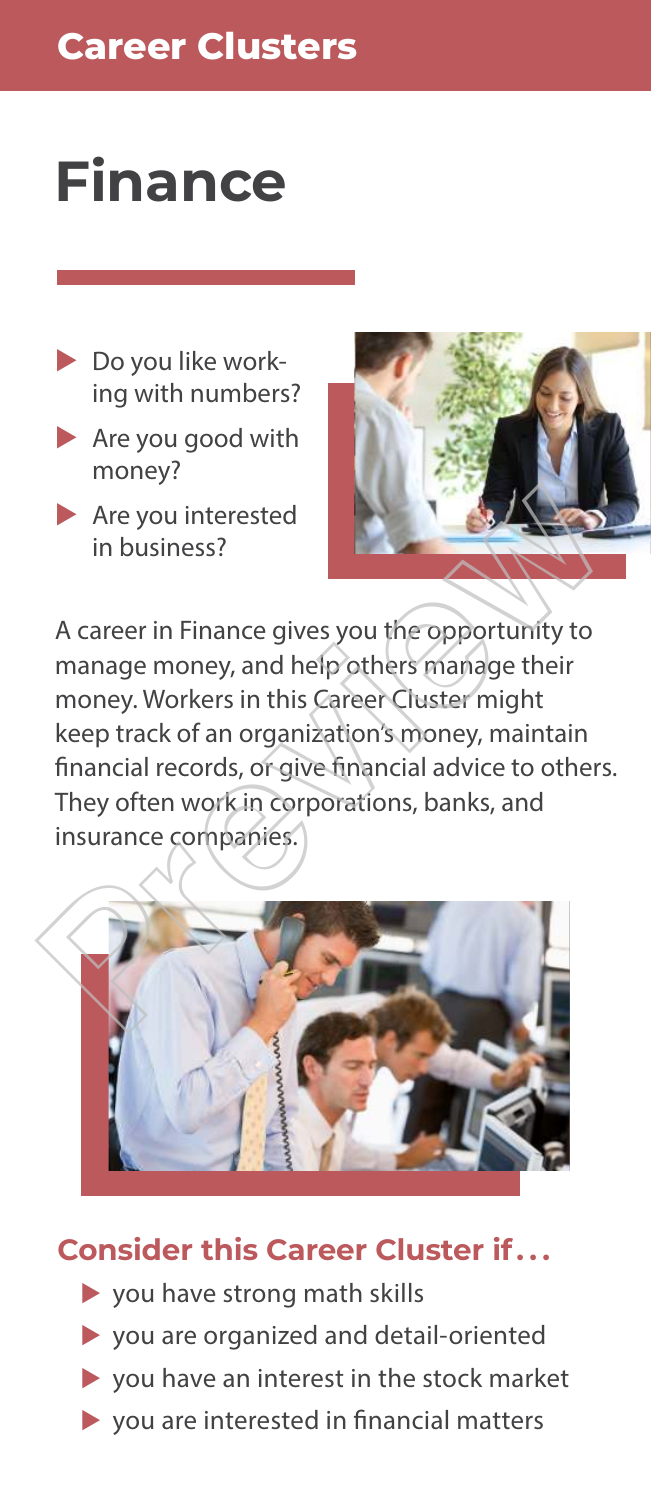

Accountant Actuary Bank Teller Bank Manager Bill Collector Claims Adjuster Economist Financial Advisor

Financial Clerk Insurance Sales Agent Insurance Underwriter Loan Officer Statistician Stockbroker Tax Preparer Treasurer

# **Related College Majors**

Accounting Business Administration Business Commerce Consumer Economics Economics<sup>®</sup> Entrepreneurship Finance Economist<br>
Financial Advisor<br>
Treasurer<br> **Related College Majors**<br>
Accounting<br>
Business Administration<br>
Business Administration<br>
Business Administration<br>
Business Commerce<br>
Consumer Economics<br>
Economics<br>
Entrepreneurship<br>

Health Administrative Services Human Resources Management International Business Marketing Real Estate

#### **To see if this is a Career Cluster you might enjoy, consider these activities:**

- **Loin Junior Achievement**
- Help with fundraisers
- **Learn about the stock market**
- ▶ Volunteer to be the treasurer of an organization
- ▶ Open a bank account

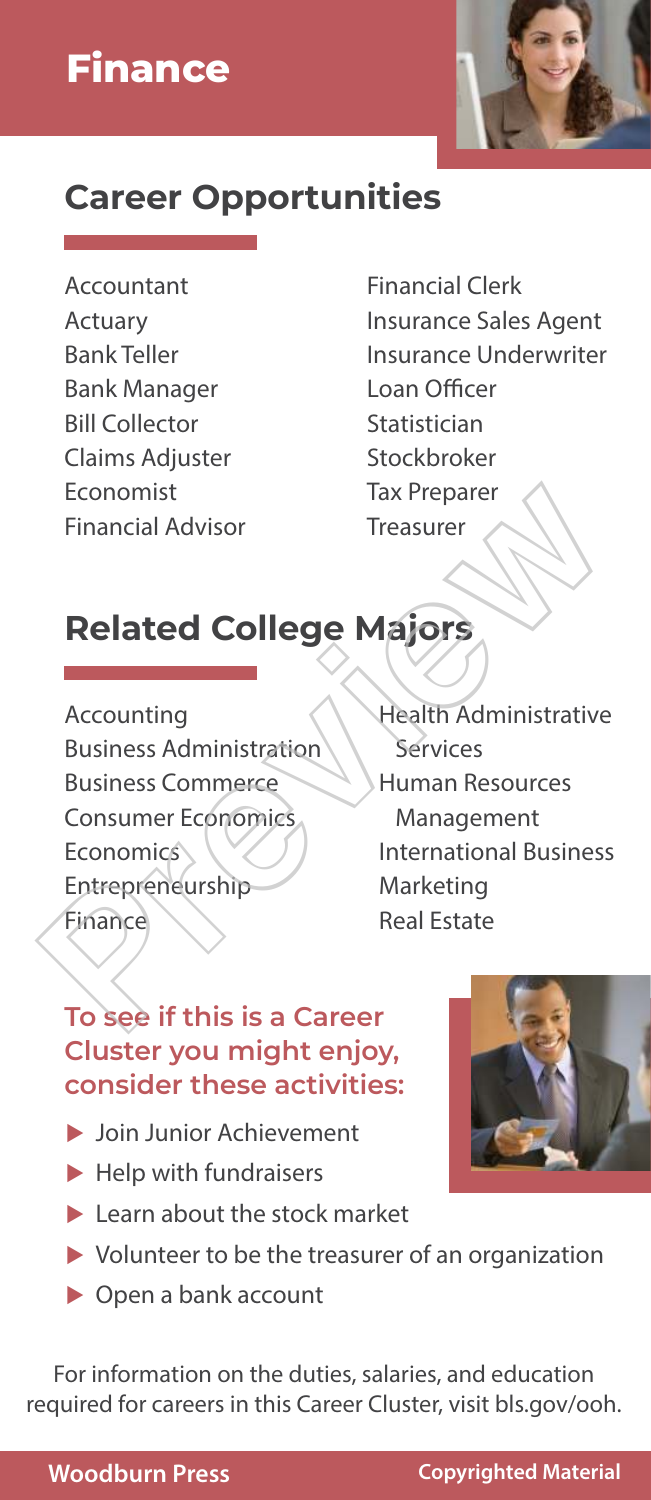# **Government & Public Administration**

- $\blacktriangleright$  Are you interested in politics?
- $\blacktriangleright$  Do you keep up on current events?
- $\blacktriangleright$  Do you like to discuss and debate ideas?



A career in Government and Public Administration gives you the opportunity to plan and provide government services at the local, state, and federal levels. Workers in this Career Cluster often hold public office or fulfill administrative duties in government offices (e.g., processing marriage licenses or construction proposals). Do you like to<br>
discuss and debate<br>
ideas?<br>
A career in Government and Public Administration<br>
gives you the opportunity to plan and provide<br>
government services at the local, state, and<br>
federal levels. Workers in this Car



- vou have leadership skills
- **you have strong communication skills**
- vou are interested helping others
- $\triangleright$  you enjoy working with information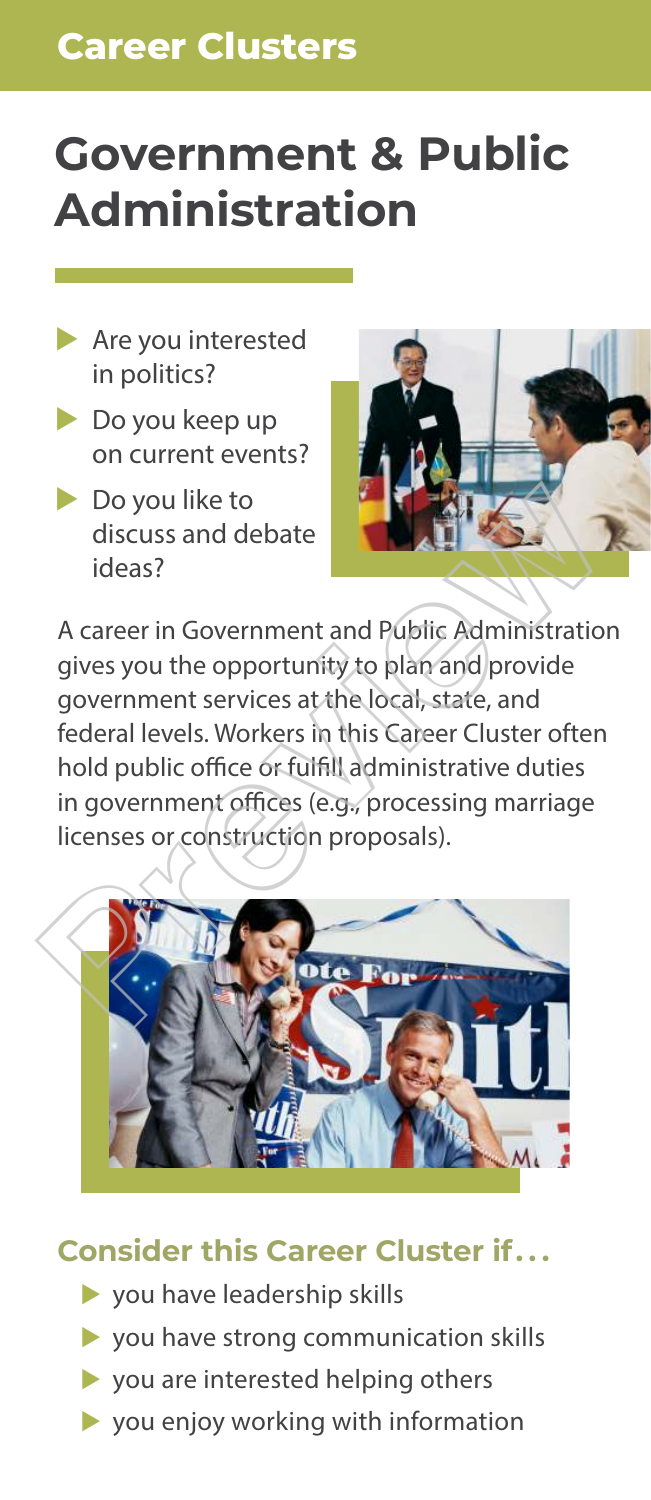

Air Traffic Controller Correctional Officer Court Clerk Criminal Investigator Financial Examiner Foreign Service Officer Homeland Security Agent IRS Agent

Legislator Politician Postal Service Worker Occupational Health Specialist Real Estate Appraiser Soldier/Sailor Urban Planner

# **Related College Majors**

Air Transportation Business Administration City/Urban Planning Civil Engineering Criminal Justice Economics **Finance** Homeland Security Agent<br>
IRS Agent<br>
Urban Planner<br>
Urban Planner<br>
Prevident Urban Planner<br>
Air Transportation<br>
Air Transportation<br>
Business Administration<br>
Public Administration<br>
Civil Engineering<br>
Civil Engineering<br>
Civil

**History** Military Studies Political Science Public Administration Public Health Sociology Urban Planning

#### **To see if this is a Career Cluster you might enjoy, consider these activities:**

- $\blacktriangleright$  Run for student council
- **D** Join ROTC
- **I** Join the speech or debate team
- **Attend city council meetings**
- **Seek leadership roles in groups and clubs**



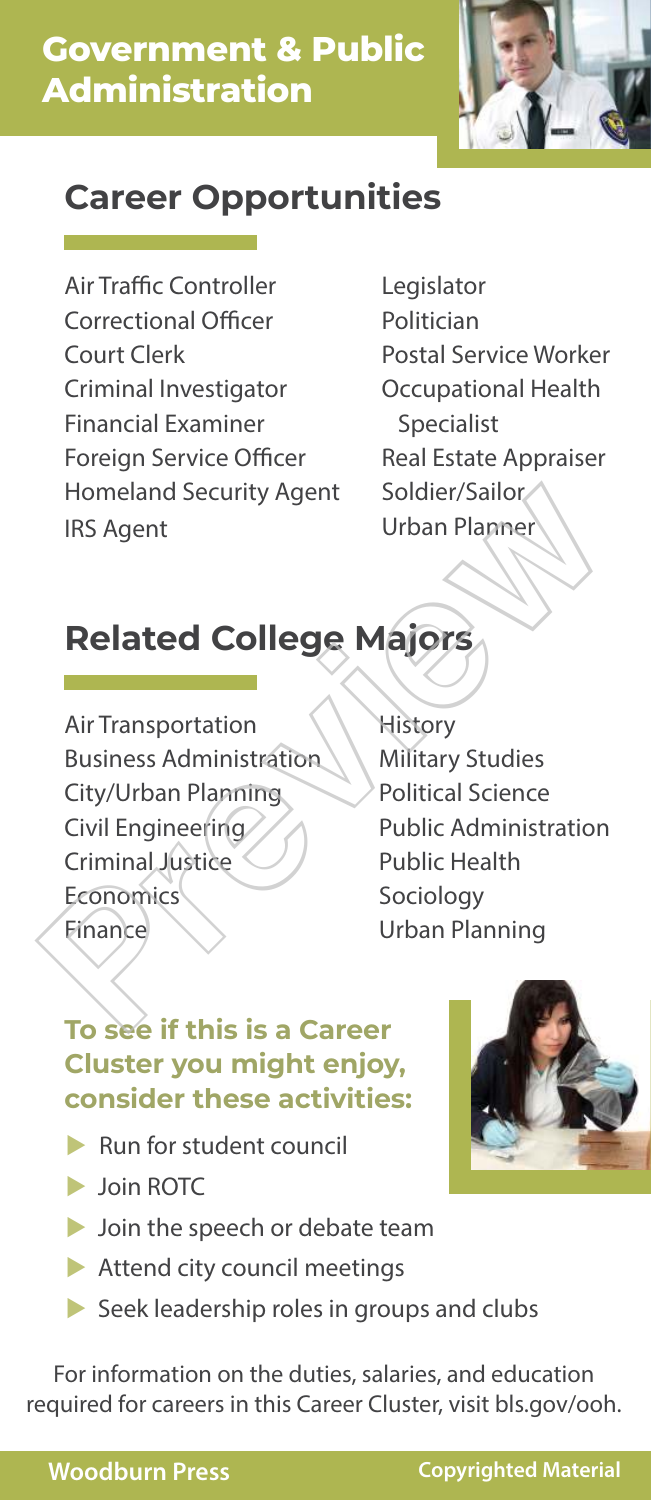# **Health Science**

- $\blacktriangleright$  Would you like to help others?
- $\blacktriangleright$  Are you interested in learning about the human body?
- $\triangleright$  Do you want to work in the medical field?



A career in Health Science gives you the opportunity to diagnose, treat, and manage health issues for patients of every age. Workers in this Career Cluster can be found in hospitals, doctors' offices, nursing homes, schools, and sport's teams anywhere healthcare services are needed. The human body?<br>
Do you want to<br>
work in the medical<br>
field?<br>
A career in Health Science gives you the opportunity to diagnose, treat, and manage health issues<br>
for patients of every age. Workers in this Career<br>
Cluster ca



- **you are good at math and science**
- **•** you'd like to work in a medical setting
- **v** you aren't squeamish about blood
- **you are patient and good with details**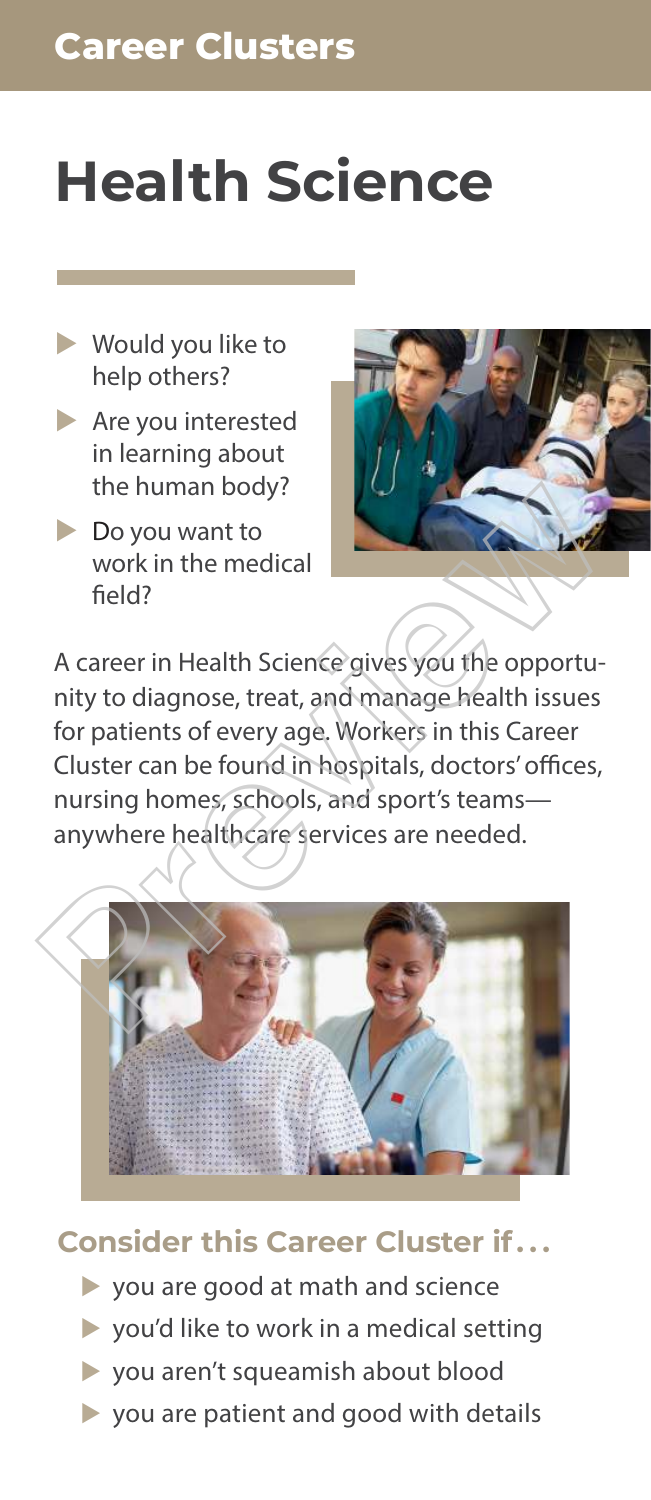

Anesthesiologist Audiologist Dentist Dental Hygienist Genetic Counselor Hospital Administrator Medical Assistant Licensed Practical Nurse

Occupational Therapist Paramedic/EMT Pharmacist Physical Therapist Physician/Surgeon Radiologic Technologist Registered Nurse Speech Pathologist

# **Related College Majors**

- Biochemistry Biology **Dentistry** Dietetics Food Science **Genetics** Medicine
- Nursing Occupational Therapy **Optometry** Pharmacology Physical Therapy Physiology Public Health Medical Assistant<br>
Licensed Practical Nurse<br>
Speech Pathologist<br>
Related College Majors<br>
Biochemistry<br>
Biology<br>
Dentistry<br>
Dietetics<br>
Food Science<br>
Christen Volumight enjoy<br>
Physiology<br>
Physiology<br>
Physiology<br>
Physiology<br>

#### **To see if this is a Career Cluster you might enjoy, consider these activities:**

- $\blacktriangleright$  Join a science club
- **Attend a science camp**
- <sup>u</sup>Volunteer as the student manager for a school sports team
- ▶ Attend community health fairs
- ▶ Volunteer at a clinic, hospital, or nursing home

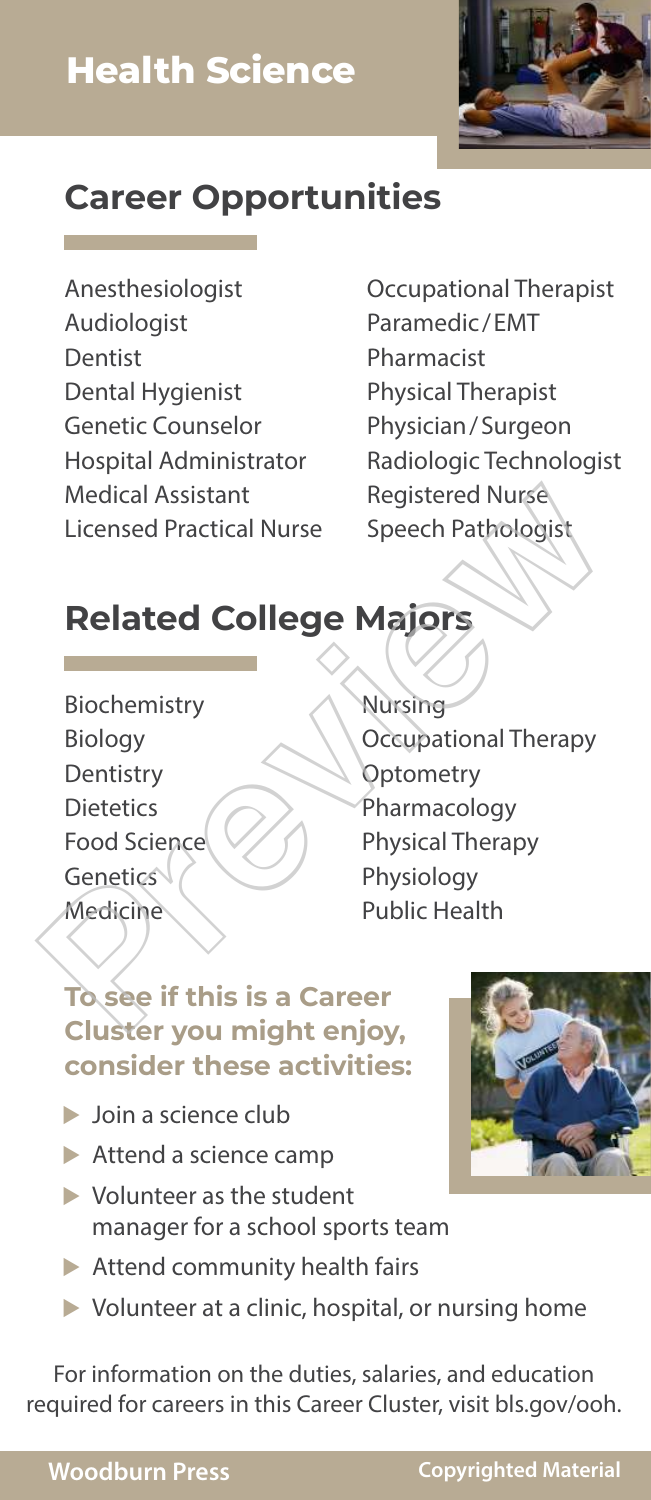## **Career Clusters**

# **Hospitality & Tourism**

- **Do you enjoy** entertaining and cooking?
- $\blacktriangleright$  Would you like to travel?
- Do you enjoy meeting new people?



A career in Hospitality and Tourism gives you the opportunity to entertain and serve guests, and help people enjoy their leisure time. Common employment locations for workers in this Career Cluster include restaurants, bakeries, bars, casinos, cruise ships, spas, resorts, theme parks, hotels, museums, and sports arenas. travel?<br>
Do you enjoy meet-<br>
ing new people?<br>
A career in Hospitality and Tourism gives you the<br>
opportunity to entertain and serve guests, and<br>
help people enjoy their leisure time. Common<br>
employment locations for worker



- **•** you are patient, friendly, and outgoing
- ▶ you would like to work with food or drinks
- **•** you like working with people
- $\triangleright$  you would like to travel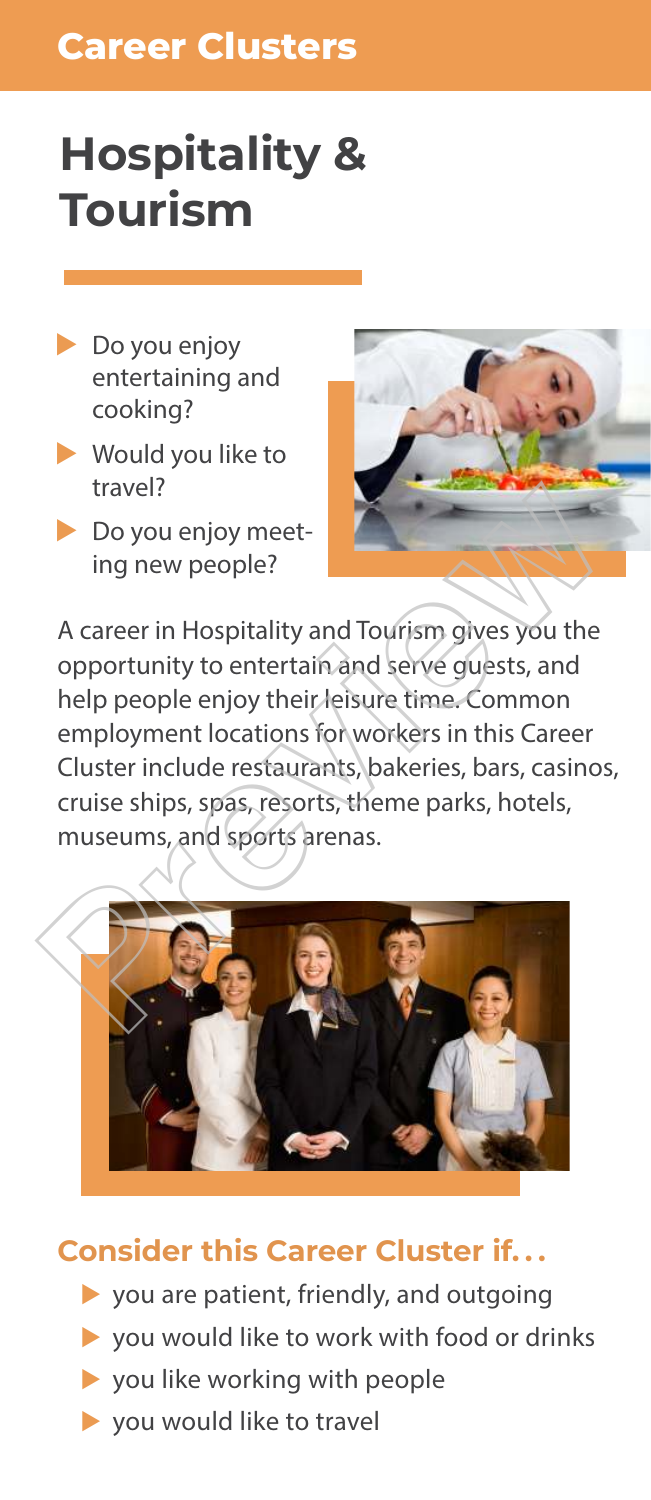# **Hospitality & Tourism**



### **Career Opportunities**

Baker Bartender Chef/Cook Club Manager Concierge Food Preparation Worker Food Server Gaming Dealer

Hotel Desk Clerk Hotel Manager Housekeeper Lifeguard Recreation Worker Reservation Agent Tour Guide Travel Agent

# **Related College Majors**

Air Transportation Business Commerce Business Management Communications Culinary Arts Foreign Language

Hospitality Management International Studies Leisure and Recreation Marketing Theatre and Drama Travel and Tourism Food Server<br>
Gaming Dealer<br>
Travel Agent<br>
Travel Agent<br>
Travel Agent<br>
Travel Agent<br>
Travel Agent<br>
Air Transportation<br>
Business Commerce<br>
Puternational Studies<br>
Business Management<br>
Communication<br>
Culinary Arts<br>
Culinary Ar

#### **To see if this is a Career Cluster you might enjoy, consider these activities:**



- $\blacktriangleright$  Plan a family vacation
- ▶ Help organize an event or party
- **Plan and cook meals for family and friends**
- Get a part time job at a restaurant or amusement park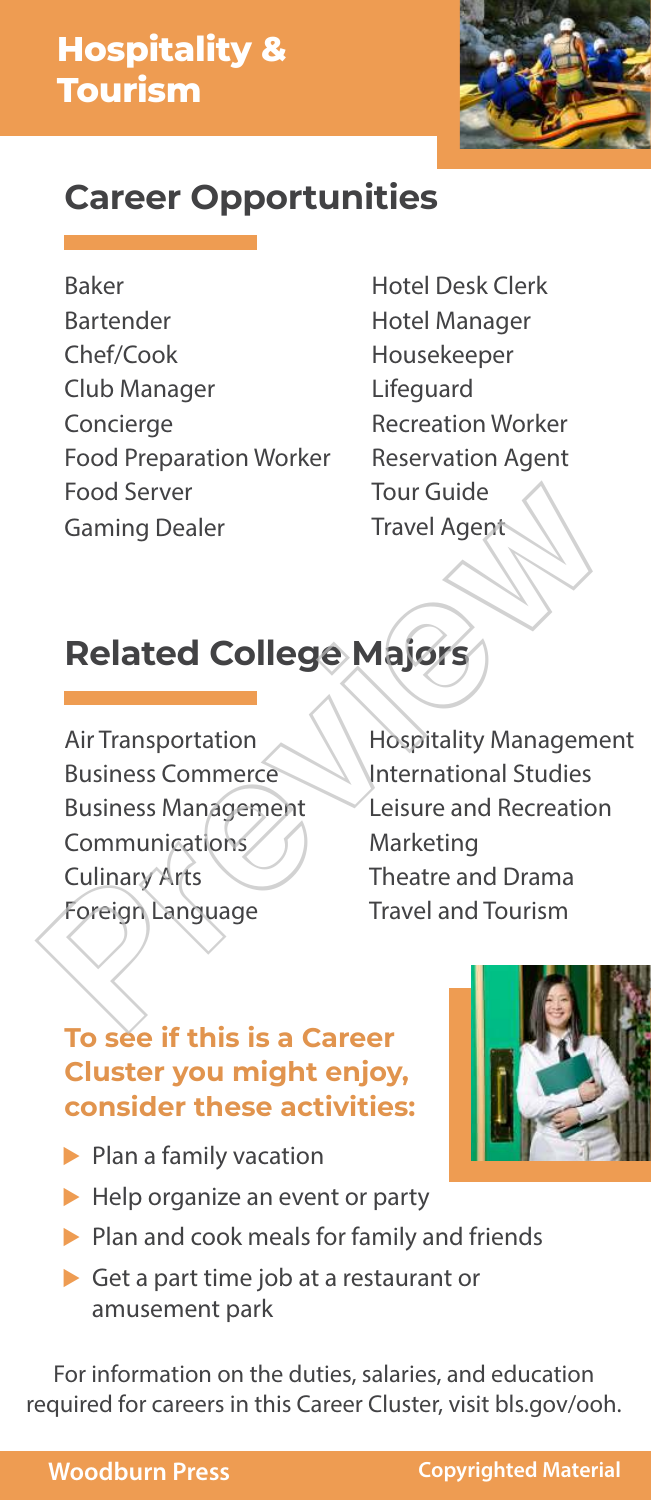# **Human Services**

- $\blacktriangleright$  Are you a "people person?"
- $\blacktriangleright$  Are you a good listener?
- $\triangleright$  Do you want to help people improve their lives?



A career in Human Services gives you the opportunity to help people of all ages meet their physical, mental, and emotional needs. Workers in this Career Cluster often work in hospitals, government offices, nursing homes, and schools. They may also provide specialized services, such as credit counseling or home care. Do you want to<br>
help people<br>
improve their lives?<br>
A career in Human Services gives you the<br>
opportunity to help people of all ages meet<br>
their physical, mental, and emotional needs.<br>
Workers in this Career Cluster often w



- <sup>u</sup>you are patient, friendly, and kind
- **•** you want to help others
- vou have strong listening skills
- $\blacktriangleright$  you want to make a difference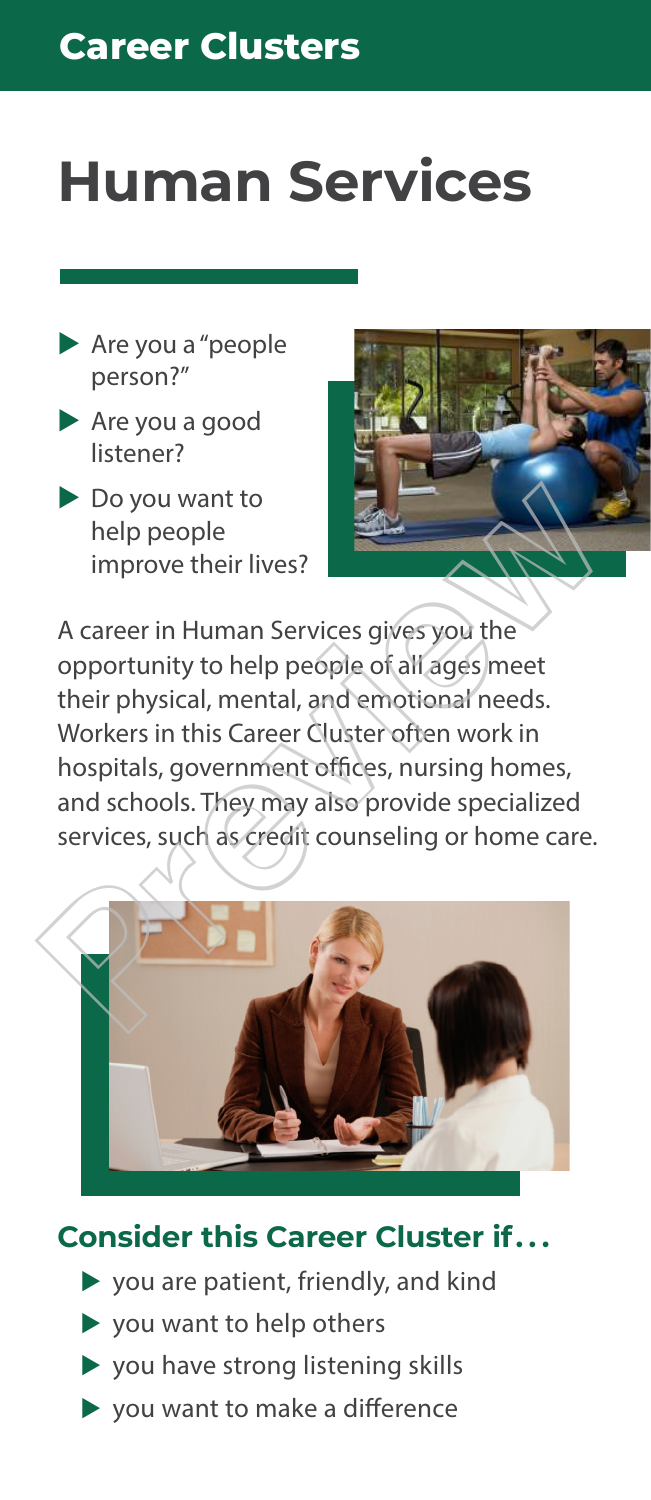

Adult Day Care Worker Child Care Worker Credit Counselor Cosmetologist Financial Advisor Fitness Trainer Home Care Aide Interpreter Marriage Counselor

Mental Health Counselor Occupational Therapist Preschool Teacher Probation Officer Psychologist Recreational Therapist Rehabilitation Counselor Social Worker Youth Worker

# **Related College Majors**

Behavioral Sciences Child Development Cosmetology Criminal Jústice **Gerontology** Human Services

Mental Health Counseling Psychology Public Health Social Work Sociology Women's Studies Home Care Aide<br>
Interpreter<br>
Marriage Counselor<br>
Marriage Counselor<br>
Youth Worker<br>
Social Worker<br> **Related College Majors<br>
Behavioral Sciences<br>
Behavioral Sciences<br>
Mental Health Counseling<br>
Cosmetology<br>
Cosmetology<br>
Cosme** 

#### **To see if this is a Career Cluster you might enjoy, consider these activities:**

- $\blacktriangleright$  Volunteer at a food bank
- ▶ Help an elderly neighbor
- ▶ Organize a food or clothing drive
- ▶ Get a summer job as a camp counselor
- ▶ Volunteer for a nonprofit agency

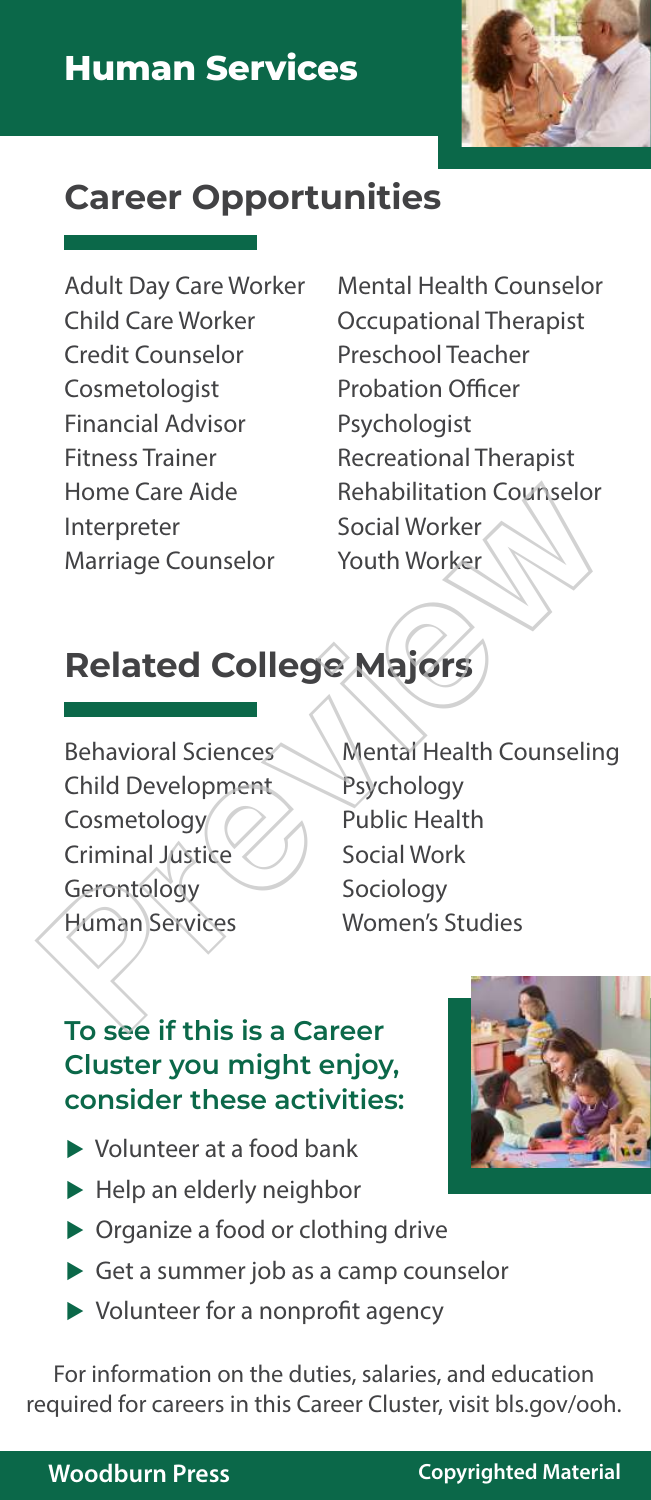## **Career Clusters**

# **Information Technology**

- **Do you like to work** with computers?
- **Are you good at** puzzles?
- **Do you love** learning about new technologies?



A career in Information Technology gives you the opportunity to use your technical skills to help organizations and businesses achieve their goals. Workers in this Career Cluster work with hardware, software, network systems, and multimedia in a variety of settings (e.g., corporations, schools, government offices). Do you love<br>
new technologies?<br>
A career in Information Technology gives you the<br>
opportunity to use your technology gives you the<br>
organizations and businesses achieve their goals.<br>
Workers in this Career Cluster work wit



- <sup>u</sup>you are good at math
- **you want to work with computers**
- **•** you have good problem solving skills
- $\triangleright$  you like keeping up with new technology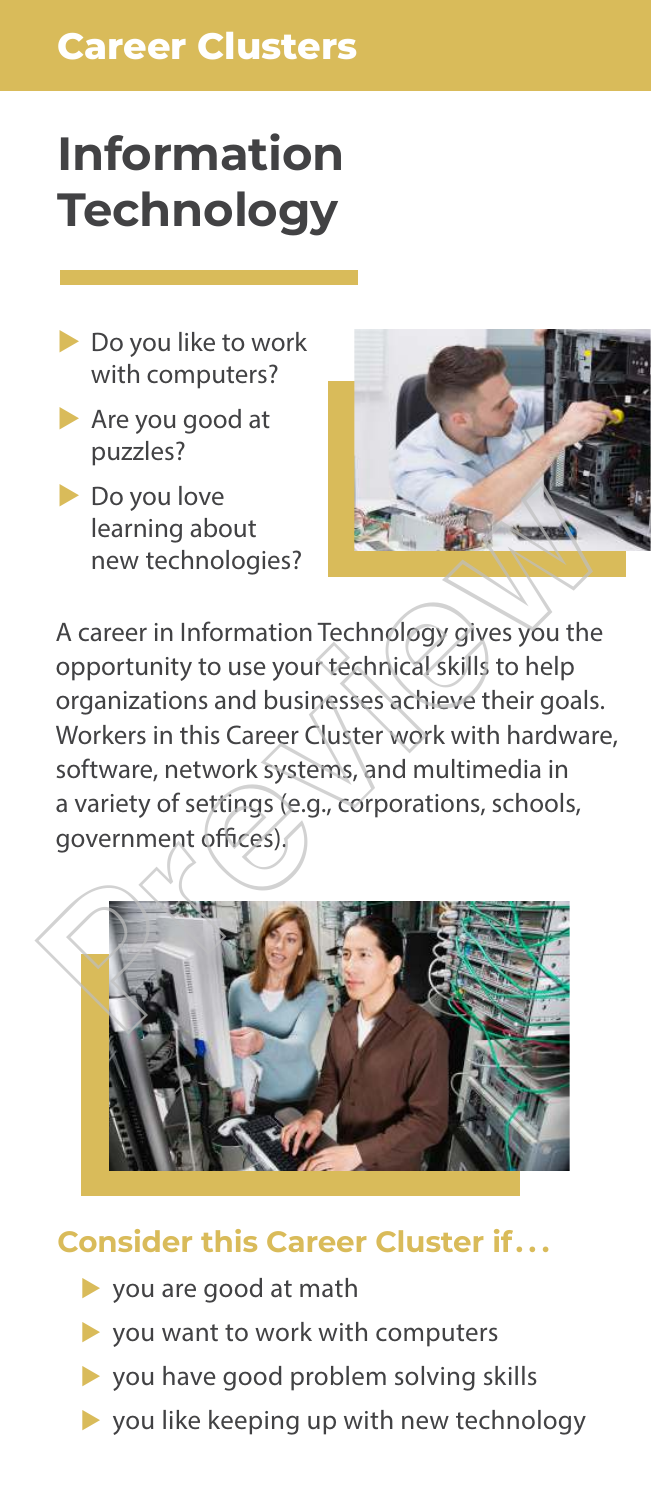# **Information Technology**



## **Career Opportunities**

Computer Engineer Computer Programmer Computer Repairer Computer Support Specialist Database Administrator Graphic Designer Information Security Analyst

Information Systems Manager Network Architect Software Developer Systems Administrator Systems Analyst **Technical Writer** Video Game Designer Web Developer

# **Related College Majors**

Computer Engineering Computer Programming Computer Science Data Management Desktop Publishing Information Science Graphic Designer<br>
Information Security<br>
Analyst<br>
Meb Developer<br>
Meb Developer<br>
Related College Majors<br>
Computer Engineering<br>
Computer Programming<br>
Management Information Systems<br>
Computer Science<br>
Data Management<br>
Desktop

Management Infor mation Systems Software Engineering Systems Analysis Technical Writing Web Development

#### **To see if this is a Career Cluster you might enjoy, consider these activities:**

- $\blacktriangleright$  Create your own webpage
- $\blacktriangleright$  Work on the school newspaper or yearbook
- $\blacktriangleright$  Help family and friends with tech problems
- $\triangleright$  Offer tech support to a nonprofit agency

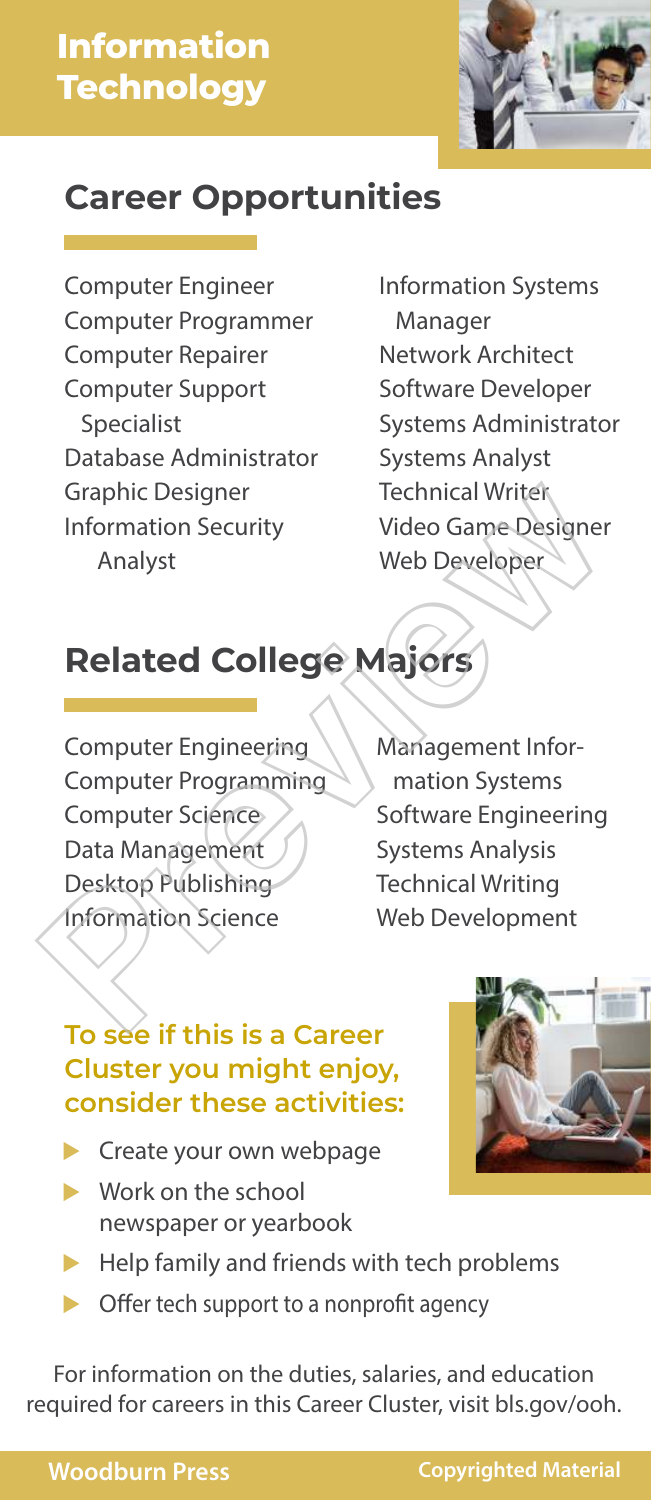# **Law, Public Safety, Corrections & Security**

- $\triangleright$  Do you want to help keep others safe?
- $\blacktriangleright$  Are you interested in the law?
- $\triangleright$  Do you enjoy a challenge?



A career in Law, Public Safety, Corrections, and Security gives you the opportunity to protect people and enforce the law. Workers in this Career Cluster include police officers, security guards, detectives, and firefighters. In addition to police stations and firehouses, workers often have jobs in law practices, prisons, and courthouses. Previously and the transfer of the transfer of the transfer of the transfer of the transfer of the transfer of the transfer of the transfer of the transfer of the transfer of the transfer of the stations and firefulness, w



- **you want to help and protect others**
- **you believe rules and laws are important**
- vou have good people skills
- $\triangleright$  you are brave, patient, and compassionate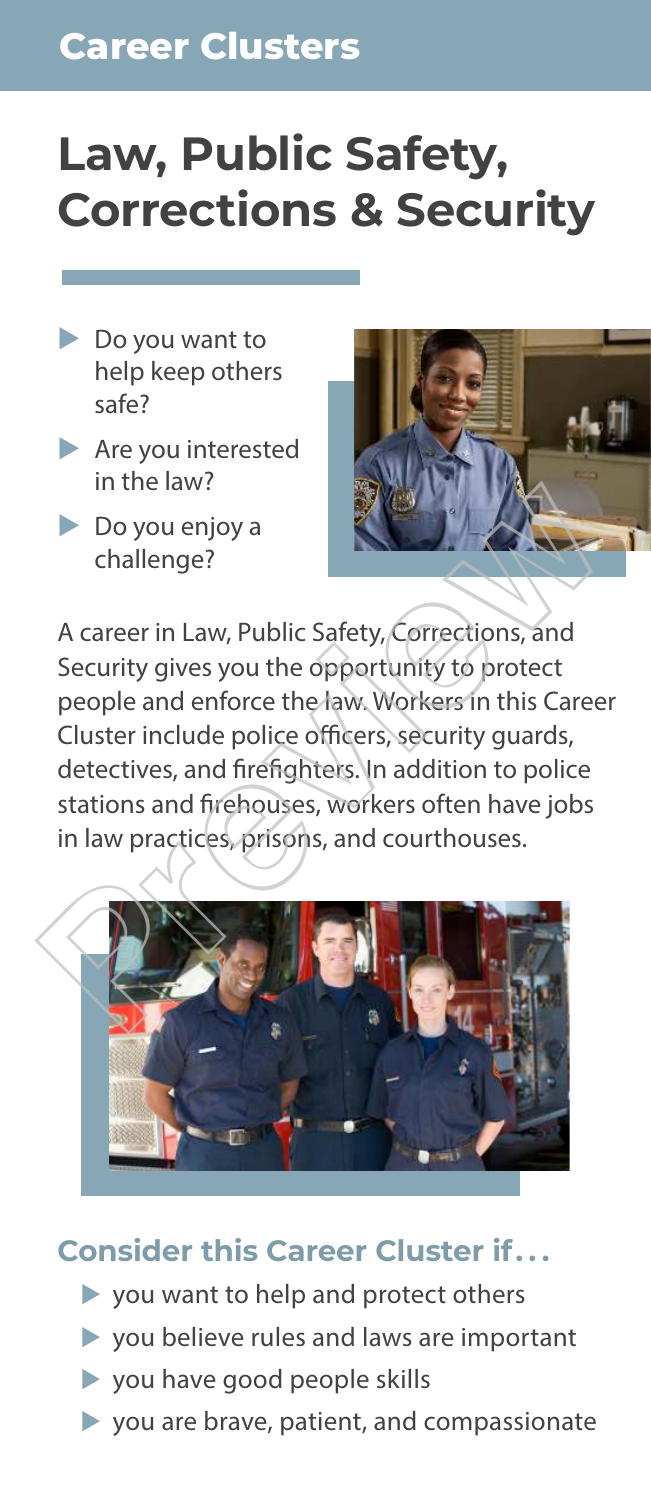

#### Bailiff

- Correctional Officer Court Reporter Detective Dispatcher Fish and Game Warden Firefighter Forensic Scientist
- Lawyer Paralegal Park Ranger Private Investigator Police Officer Probation Officer Public Defender Security Guard

# **Related College Majors**

- Criminal Justice Criminology Fire Science Forensic Science **Government** Homeland Security Law Enforcement
- Legal Studies Paralegal Parks and Recreation Public Health Social Work Sociology Urban Studies Firefighter<br>
Forensic Scientist<br>
Forensic Scientist<br> **Related College Majors**<br>
Criminal Justice<br>
Criminal Justice<br>
Criminal Justice<br>
Criminal Justice<br>
Criminal Street<br>
Parks and Recreation<br>
Parks and Recreation<br>
Parks and

#### **To see if this is a Career Cluster you might enjoy, consider these activities:**

- ▶ Attend public court hearings
- **Execute 2 Seek leadership positions in** clubs, organizations, and on sports teams
- **D** Join the speech and debate team
- **Volunteer for community outreach programs**

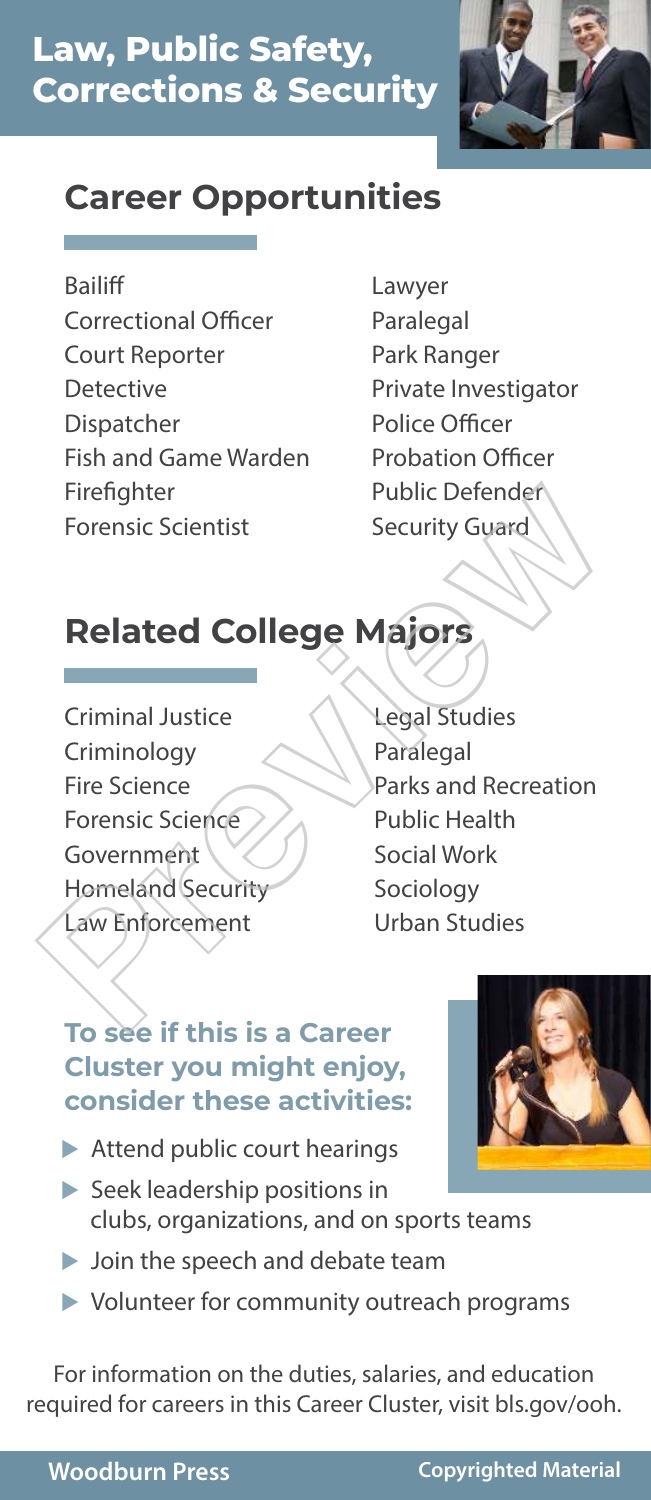# **Manufacturing**

- $\triangleright$  Do you like working with tools?
- $\triangleright$  Do you enjoy figuring out how things work?
- $\triangleright$  Do you want to work with your hands?



A career in Manufacturing gives you the opportunity to help turn raw materials into finished products (e.g., airplanes, cars, electronics, appliances). Manufacturing workers also repair machines and diagnose problems with plumbing, automobiles, and more. things work!<br>
Do you want to<br>
work with your<br>
hands?<br>
A career in Manufacturing gives you the opportunity to help turn raw materials into finished products (e.g., airplanes, cars, electronics, appliances).<br>
Manufacturing w



- vou have strong math skills
- vou are good with details
- **you have good problem solving skills**
- $\triangleright$  you enjoy working with technology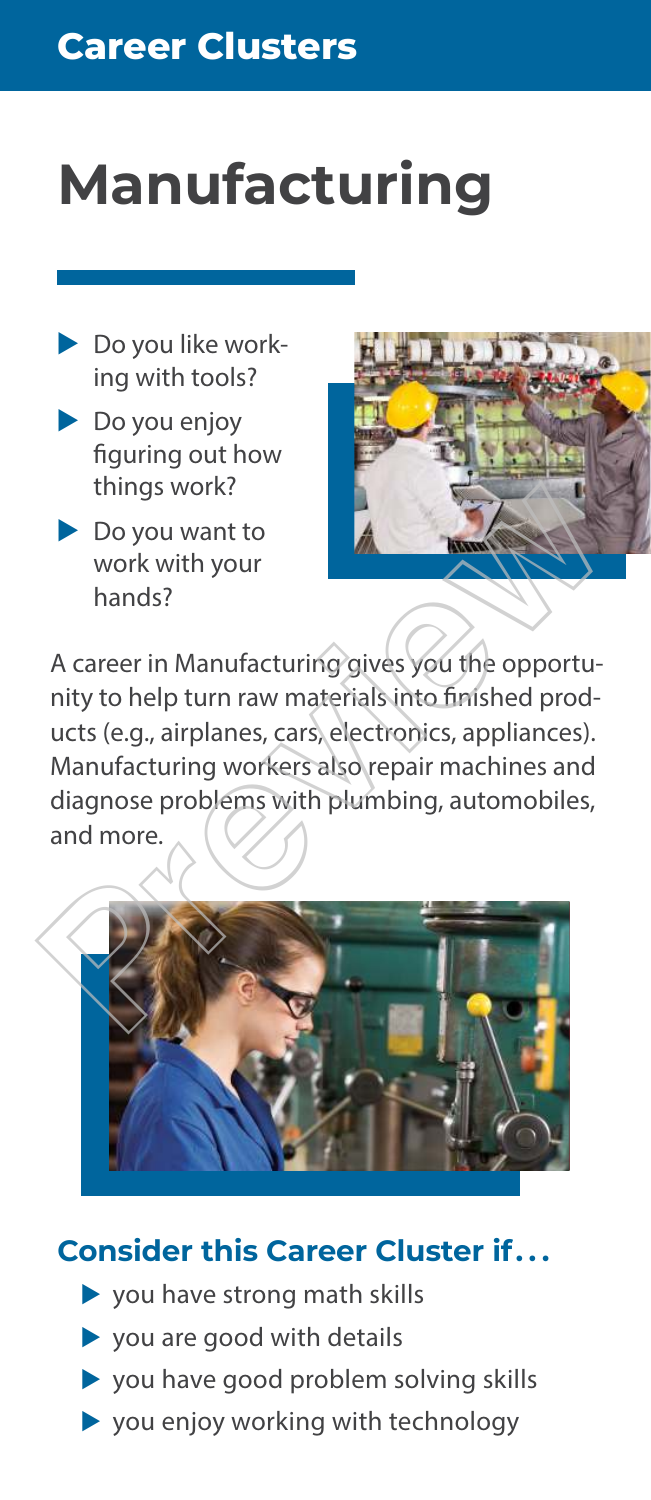

Assembler/ Fabricator Diesel Mechanic Engineering Technician Environmental Engineer Industrial Engineer Logistician Machinist

Mechanical Engineer Packer/Packager Quality Control Technician Safety Inspector Sheet Metal Worker Tool and Die Maker Welder/Solderer

# **Related College Majors**

Apparel and Textiles Computer Engineering Drafting and Design Electrical Engineering Environmental Engineering HVAC Technology Machinist<br>
Welder/Solderer<br>
Related College Majors<br>
Apparel and Textiles<br>
Computer Engineering<br>
Drafting and Design<br>
Electrical Engineering<br>
Electrical Engineering<br>
Precision Managem<br>
Electrical Engineering<br>
Precision Meta

Industrial Engineering Industrial Maintenance **Logistics** Operations Managem't Precision Metal Working Quality Control

#### **To see if this is a Career Cluster you might enjoy, consider these activities:**

- **Repair small appliances or** electronics
- **Assemble models**
- **Develop a hobby in robotics**
- ▶ Work on restoring or repairing a bike or car
- **Participate in STEM events**

For information on the duties, salaries, and education required for careers in this Career Cluster, visit bls.gov/ooh.

#### **Woodburn Press Copyrighted Material**

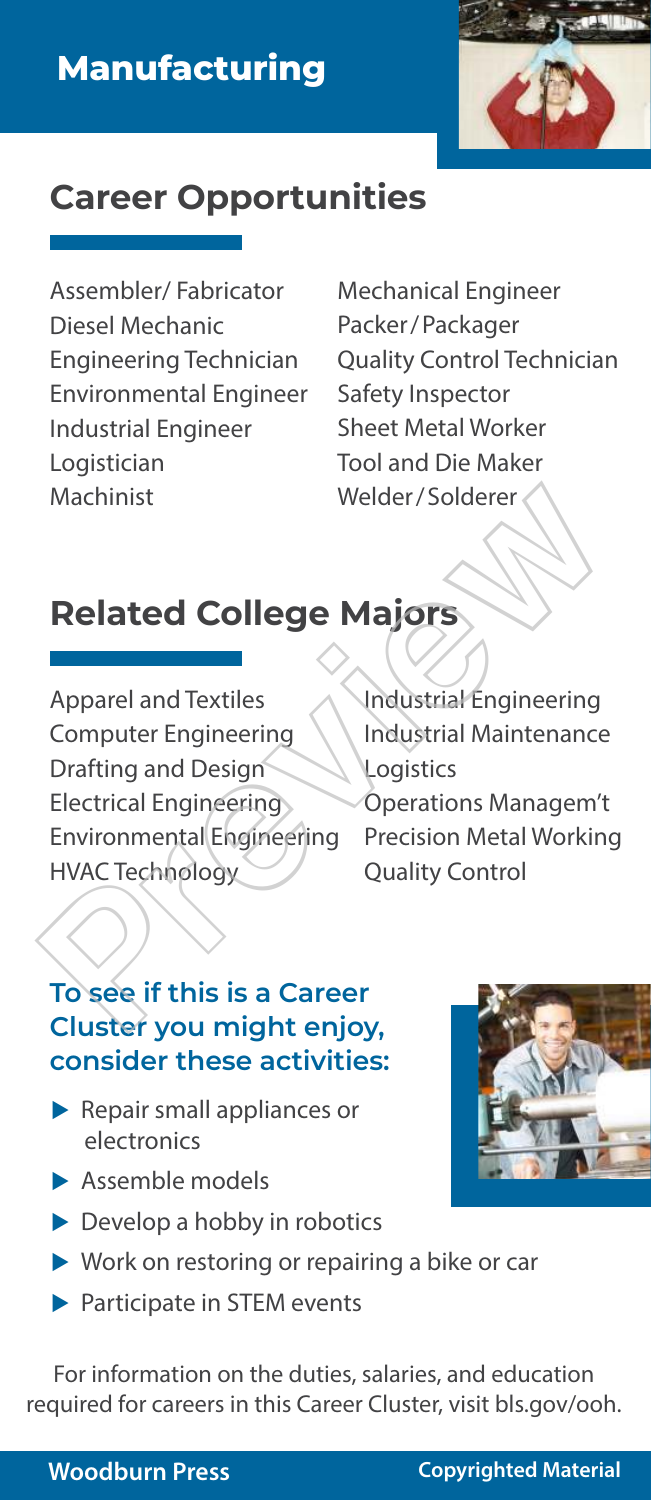## **Career Clusters**

# **Marketing, Sales, & Service**

- $\triangleright$  Do you enjoy public speaking?
- $\triangleright$  Do you like talking to and working with people?
- $\blacktriangleright$  Are you good at being persuasive?



A career in Marketing, Sales, and Service gives you the opportunity to sell products and services directly to customers, or to help companies develop persuasive marketing plans. Workers in this Career Cluster help businesses, companies, and organizations connect with customers and achieve their sales and marketing goals. With people?<br>
Are you good at<br>
being persuasive?<br>
A career in Marketing, Sales, and Service gives<br>
you the opportunity to sell products and services directly to customers, or to help companies<br>
develop persuasive marketing



- **you are friendly and outgoing**
- **you have strong communication skills**
- **•** you enjoy working with people
- $\triangleright$  you are creative and good with details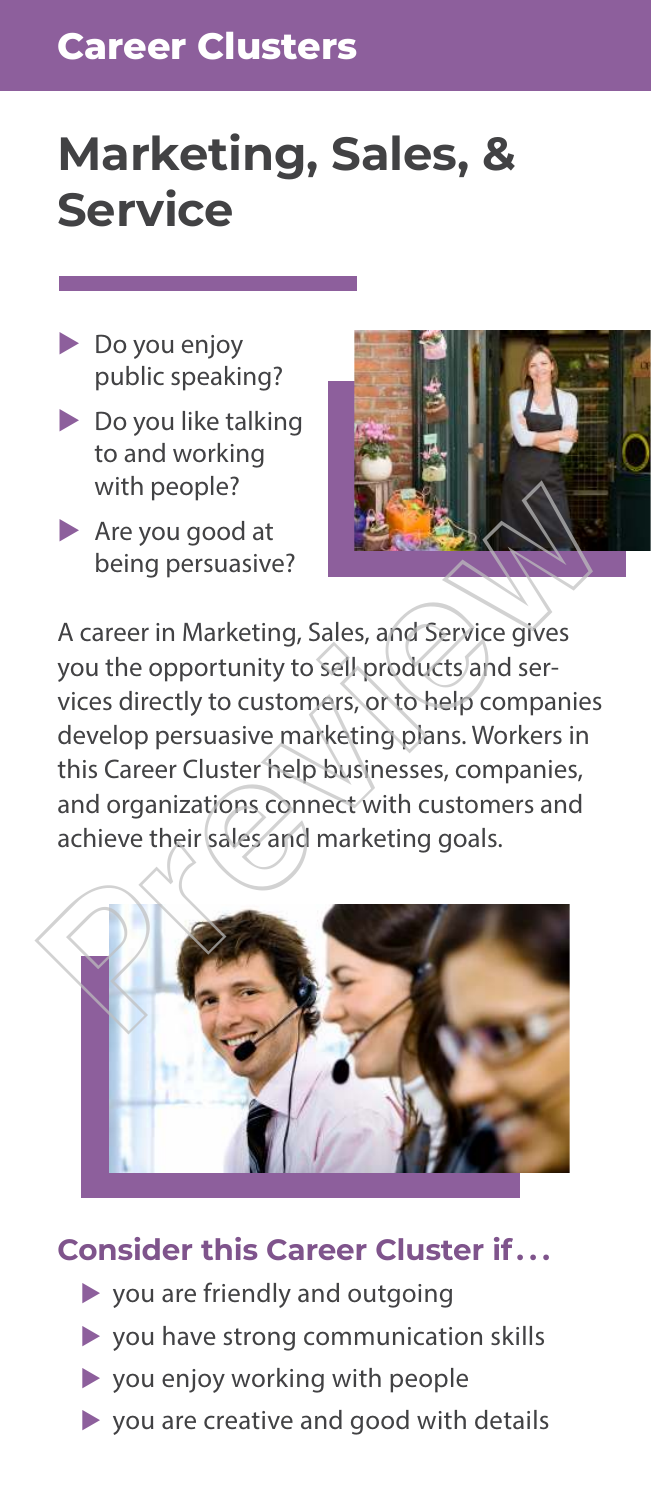

Account Manager Advertising Manager Buyer Customer Service Representative Database Administrator Entrepreneur Marketing Manager Market Research Analyst

Real Estate Agent Retail Salesperson Sales Associate Sales Engineer Sales Manager Stock/Inventory Clerk Telemarketer Warehouse Manager Wholesale Buyer

# **Related College Majors**

Business Administration Business Commerce Business Communications Business Economics Communications Consumer Economics Customer Service Entrepreneur<br>
Marketing Manager<br>
Market Research Analyst<br>
Market Research Analyst<br>
Wholesale Buyer<br>
Preview Market Research Analyst<br>
Preview Marketing<br>
Business Communications<br>
Business Communications<br>
Eusiness Communicati

Entrepreneurship Finance International Business Management Information Systems Marketing Real Estate

#### **To see if this is a Career Cluster you might enjoy, consider these activities:**

- ▶ Work at a concession stand
- Help with school fundraisers
- ▶ Work part time in a retail store
- ▶ Join the speech or debate team

For information on the duties, salaries, and education required for careers in this Career Cluster, visit bls.gov/ooh.

#### **Woodburn Press Copyrighted Material**

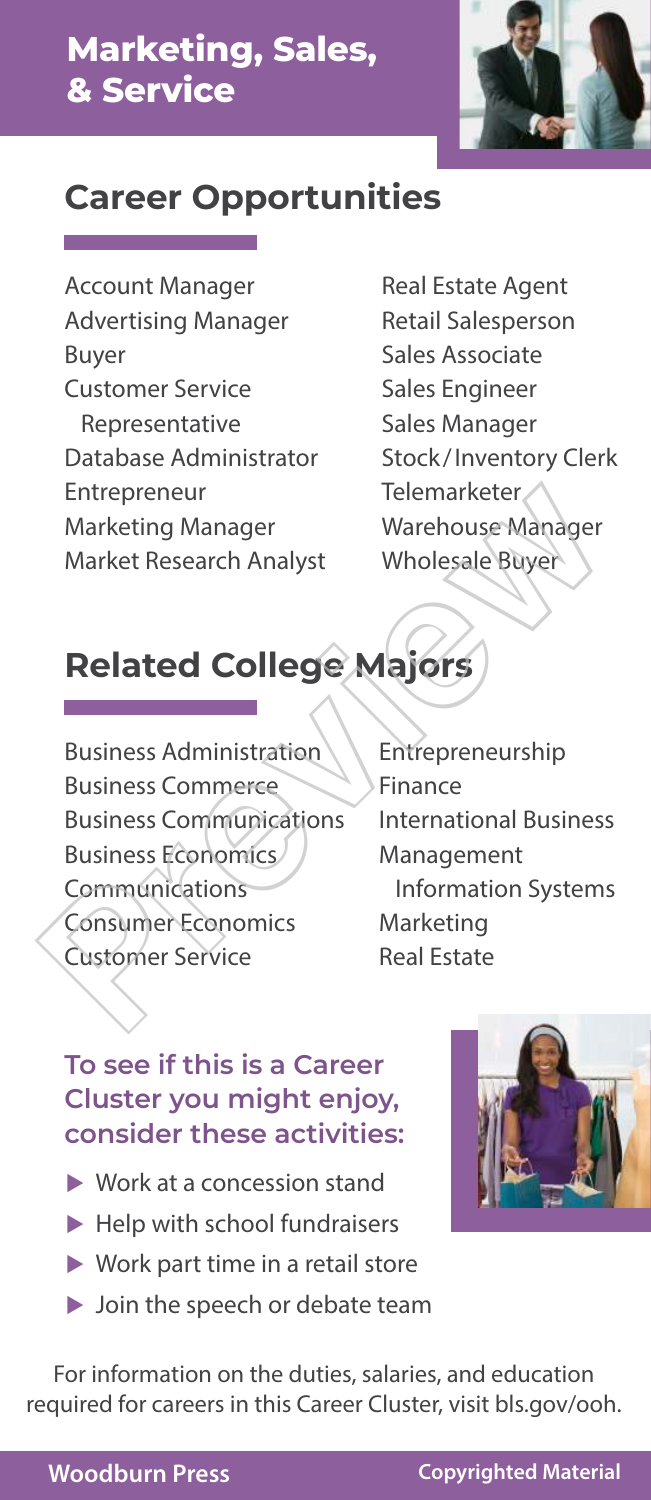## **Career Clusters**

# **Science, Technology, Engineering & Math**

- $\blacktriangleright$  Do you like figuring out how things work?
- $\blacktriangleright$  Do you enjoy solving puzzles?
- $\blacktriangleright$  Do you like math and science?



A career in Science, Technology, Engineering, and Math gives you the opportunity to solve complex problems in order to improve society. Workers in this Career Cluster work in labs, corporations, and in the field. They study diseases, do scientific research, develop new technologies, oversee construction projects, and more. Solving puzzles?<br>
Do you like math<br>
and science?<br>
A career in Science, Technology Engineering,<br>
and Math gives you the opportunity to solve<br>
complex problems in order to improve society.<br>
Workers in this Career Cluster wor



- $\blacktriangleright$  you excel in advanced math and science
- **•** you have good problem solving skills
- vou are good with details
- $\blacktriangleright$  you enjoy working with computers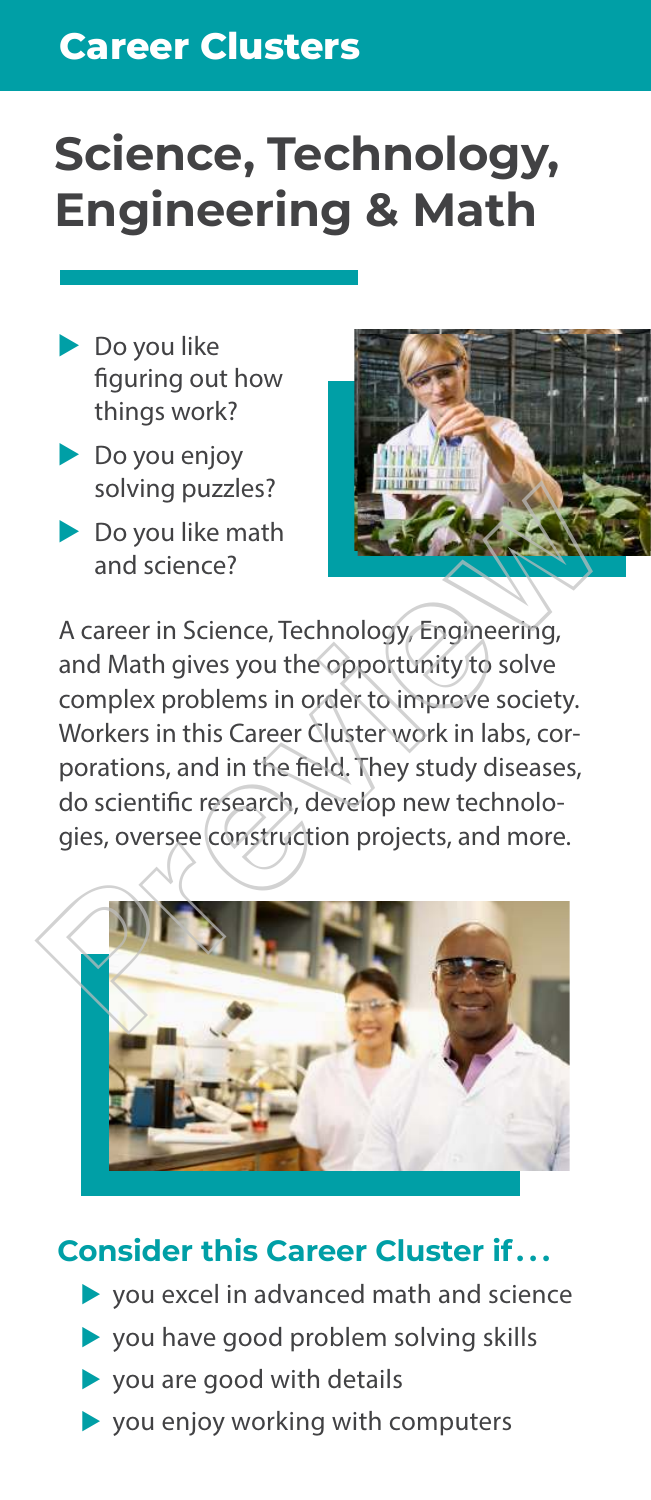

- Aerospace Engineer Astronomer Biologist Botanist Chemical Engineer Chemist Computer Programmer Electrical Engineer
- Engineering Technician Environmental Scientist **Geologist** Mathematician Mechanical Engineer Physicist Statistician Technical Writer

# **Related College Majors**

- Aerospace Engineering Bioengineering Biology Chemical Engineering **Chemistry** Civil Engineering Computer Programmer<br>
Electrical Engineer<br>
Technical Writer<br>
Related College Majors<br>
Aerospace Engineering<br>
Biology<br>
Chemical Engineering<br>
Biology<br>
Chemical Engineering<br>
Chemistry<br>
Civil Engineering<br>
Physics<br>
The Mathematic
	- Computer Engineering Electrical Engineering Geology **Mathematics** Mechanical Engineering Physics

#### **To see if this is a Career Cluster you might enjoy, consider these activities:**

- **Participate in a science fair**
- $\blacktriangleright$  Join a Math or Science Club
- **Participate in a STEM camp**
- **Learn new computer applications**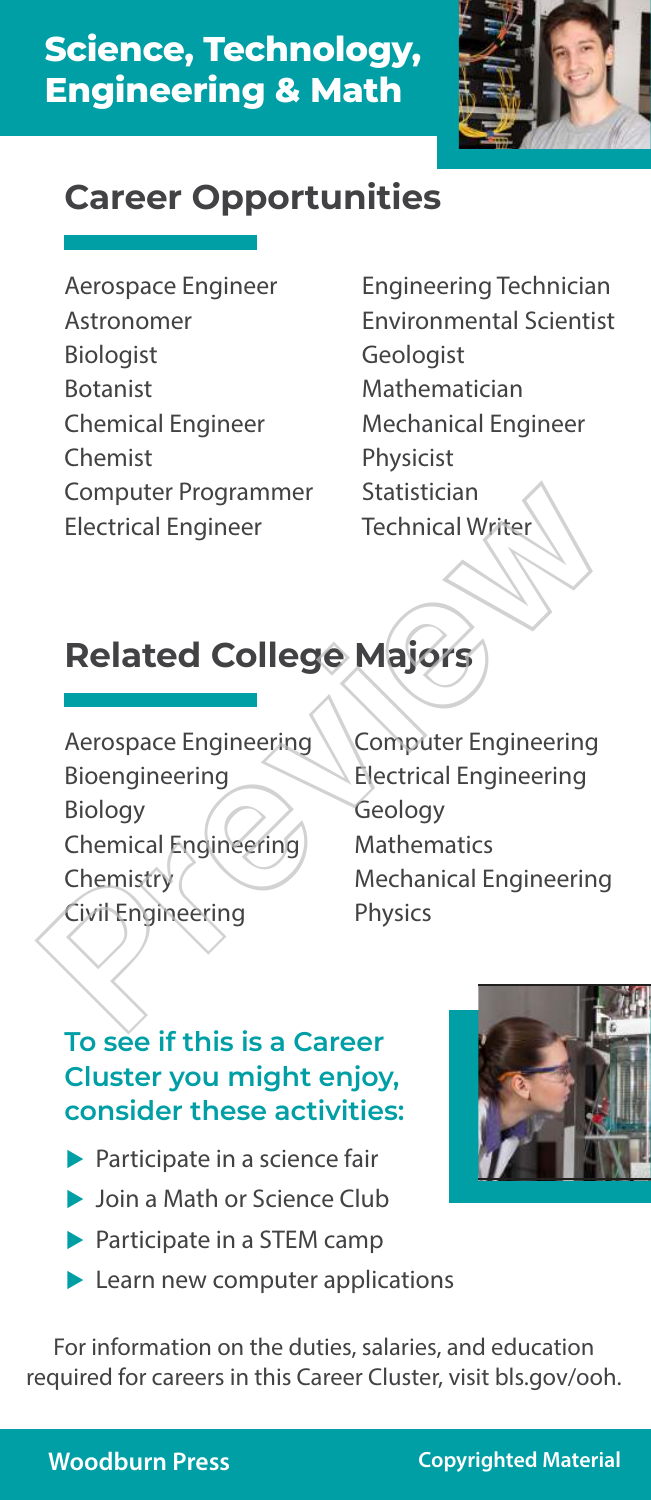# **Transportation, Distribution & Logistics**

- $\blacktriangleright$  Do you like working on vehicles?
- $\blacktriangleright$  Are you good at solving problems and puzzles?
- Would you like to travel?



A career in Transportation, Distribution, and Logistics gives you the opportunity to plan and manage the movement of people, materials, and goods by road, air, water, and pipeline. Workers in this Career Cluster often maintain vehicles or work in distribution or logistical centers to organize the transporting of people and products. and puzzles?<br>
Vould you like to<br>
travel?<br>
A career in Transportation, Distribution, and<br>
Logistics gives you the opportunity to plan and<br>
manage the movement of people, materials, and<br>
goods by road, air, water, and pipeli



- $\blacktriangleright$  you are detail oriented
- **v** you are good with tools
- $\blacktriangleright$  you are organized
- $\triangleright$  you are good at fixing things